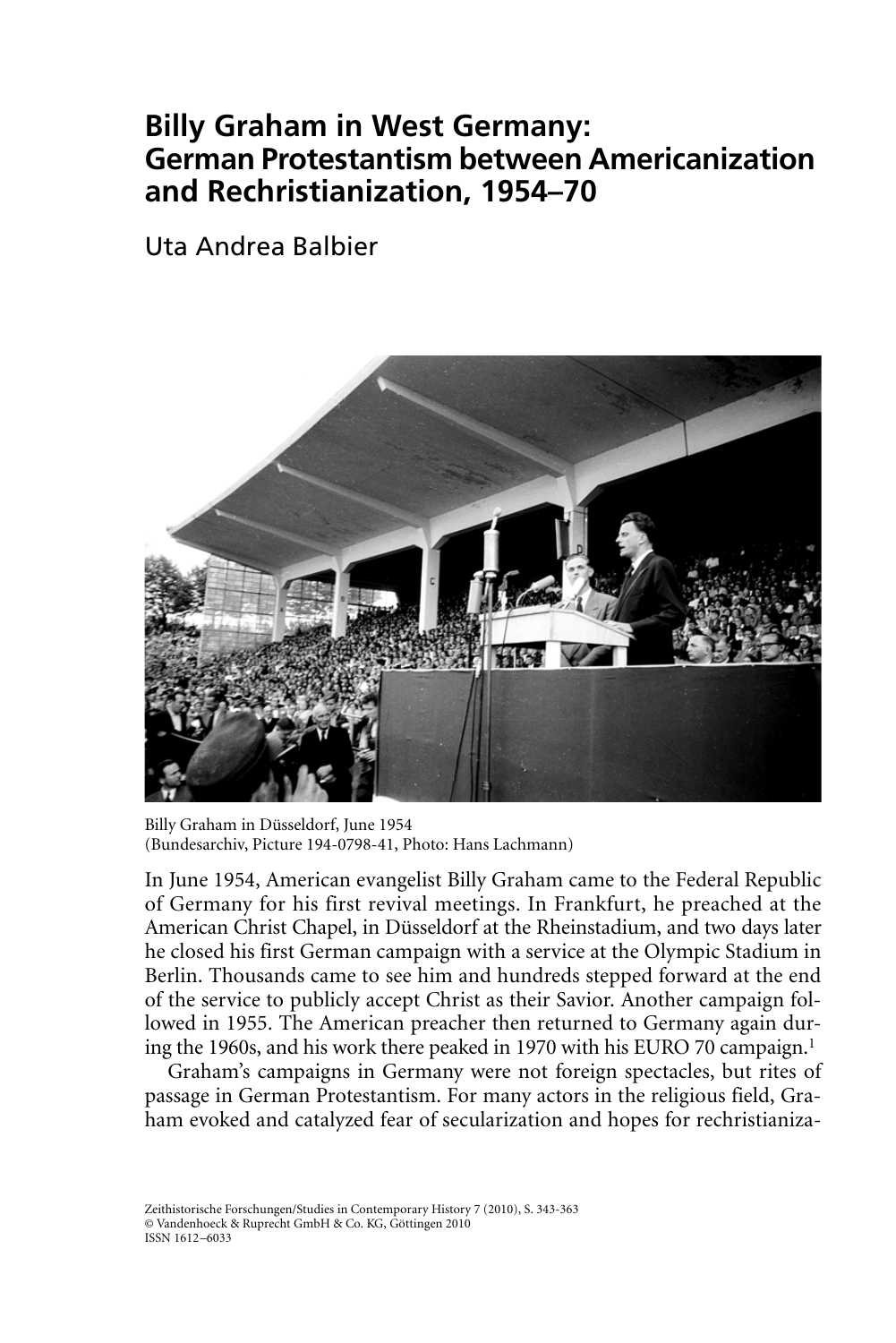tion. Being an icon of religious modernization and a return to the traditional at the same time, he became a focal point of self-reflection for German Protestants in the 1950s and 1960s. Church leaders, theologians, and laymen used Graham's campaigns to discuss secular and political challenges and deep social transformations in the religious and secular sphere. Therefore, leading Protestant bishops such as Otto Dibelius and Hanns Lilje supported Graham's campaigns. They published circulars advertising the so-called crusades and said closing prayers at the events. Influential theologians like Karl Barth, Helmut Thielicke, and Helmut Gollwitzer met Graham and published thoughts on his evangelism, theology, and mission. Their points of view varied between sharp intellectual criticism and well-meaning curiosity. Especially the German free churches gave the transnational, evangelical hero an enthusiastic welcome with publications and local organizational support.

Graham's mission was characterized on one side by a highly traditional message combining conservative values and a fundamentalist theology and, on the other side, by his modern revival techniques, his use of mass media, and his appearance as an American, suburban, middle-class consumer. When Graham first came to Germany, he was only thirty-six years old and the German press described his good looks, his love for playing golf and walking the dog, and his fashionable and casual style.<sup>2</sup> His mission was characterized by air miles, spotlights, and microphones. Yet the preacher's message stood in sharp contrast to his modern appearance. Graham was a self-defined fundamentalist. He emphasized the literal accuracy of the Bible, he expected the Second Coming of Christ, and he preached the actual existence of heaven and hell. With these themes and particularly with his call to personal conversion at the end of his services, he stood at the fringe of mainstream Protestantism in Germany. Still, Germans came to hear him by the thousands, and they did so for reasons that I will explore in this article.<sup>3</sup>

<sup>1</sup> On Graham and his mission in general, see David Aikman, *Billy Graham. His Life and Influence*, Nashville 2007; William Martin, *A Prophet with Honor. The Billy Graham Story*, New York 1991. Publications on Graham in German are rather rare; see Uta Andrea Balbier, Billy Grahams Crusades der 1950er Jahre. Zur Genese einer neuen Religiosität zwischen medialer Vermarktung und nationaler Selbstvergewisserung, in: Frank Bösch/Lucian Hölscher (eds), *Kirchen – Medien – Öffentlichkeit. Transformationen kirchlicher Selbst- und Fremddeutungen seit 1945*, Göttingen 2009, pp. 66-88.

<sup>2</sup> Millionen Menschen hören Billy Graham, in: *General Anzeiger Oberhausen*, 25 June 1954. Billy Graham Center Archives (BGCA), Magazine and Newspaper Clippings Collection CN 360, Reel 8.

<sup>&</sup>lt;sup>3</sup> I want to express my gratitude to the editors of this issue for their helpful and thoughtful comments and to my editor, Mark Stoneman, for his careful work and challenging remarks. This essay is based on an annual lecture given at the BGCA in fall 2009. I am deeply grateful to the audience for their comments, which have remarkably improved this essay, and to the staff of the BGCA for their friendly and ongoing support. And I am, as always, tremendously grateful to Jan Palmowski.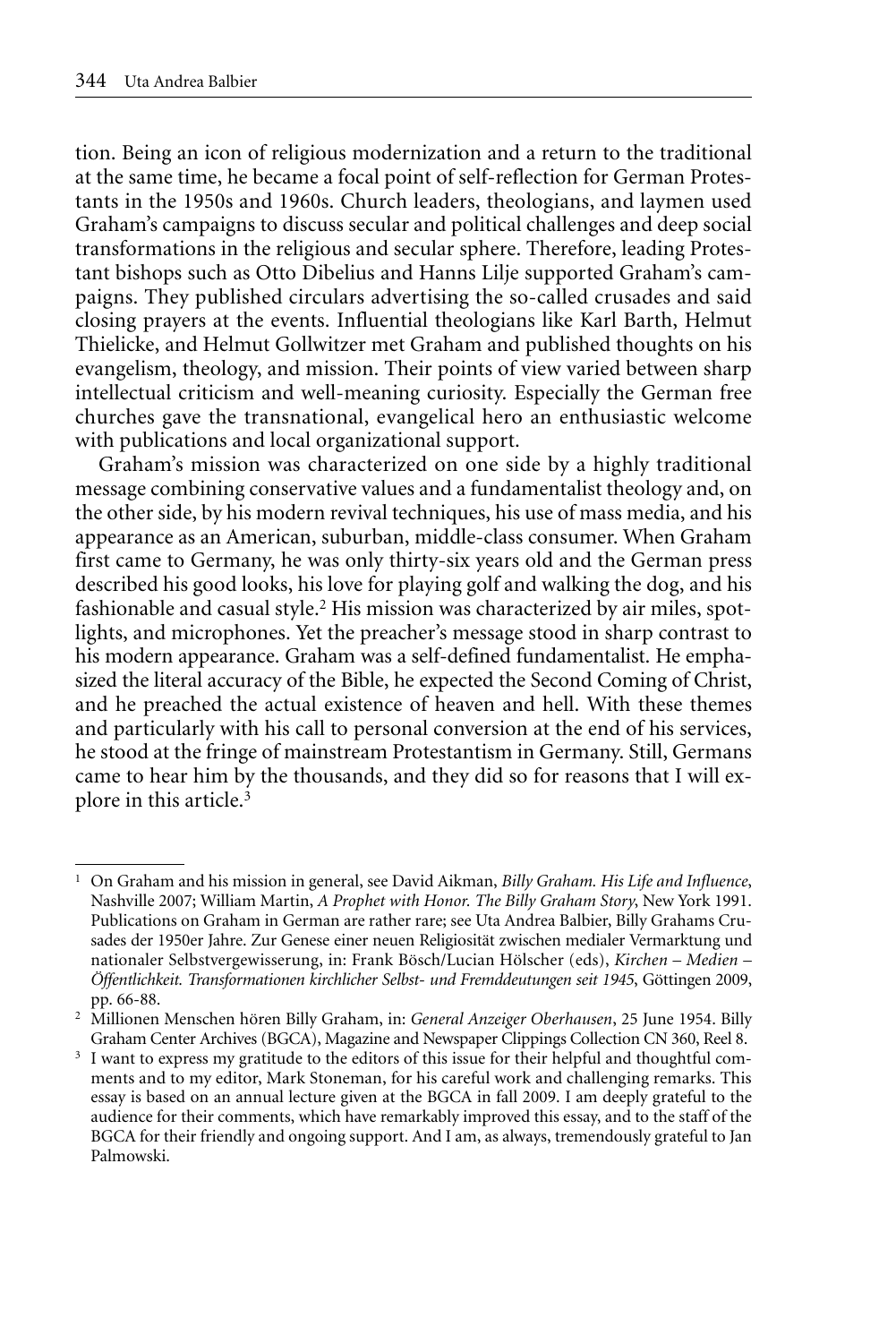Graham's mission could neither stop declining church membership in Germany nor the process of secularization. His revival meetings, however, triggered and influenced German debates on rechristianization as a political process and the modernization and democratization of Protestantism. Hence, they offer an important lens through which to explore politicization and westernization processes in German Protestantism generated by both the Cold War and the rise of consumerism. This approach broadens the perspective of contemporary religious history, which has so far focused closely on church structures and debates in intellectual and theological circles, and traces instead changes in the public discourse on religion and in ordinary West German Protestants' beliefs and rituals.<sup>4</sup> By these means, it complements research on Catholic popular religiosity in the 1950s that has shown the influence of Cold War fears on West German Catholicism.<sup>5</sup> It also offers a way to integrate religious history into the historiography of Cold War culture<sup>6</sup> and consumption in West Germany,<sup>7</sup> hence highlighting the persistent and formative importance of religion in modern societies.

### **1. The West German Protestant Landscape**

Graham and German Protestants met at a watershed in the history of German Protestantism. The experience of having failed during the Third Reich that found expression in the 1945 Stuttgart Declaration of Guilt led to a new commitment to democracy and the ideology of the West in Protestant circles.<sup>8</sup> This change was accompanied by a stronger engagement with the public and active involvement in political debates, which found its expression in the new Protestant academies and the organization of a regular mass lay meeting called the

<sup>4</sup> Martin Greschat, *Protestantismus im Kalten Krieg. Kirche, Politik und Gesellschaft im geteilten Deutschland 1945–1963*, Paderborn 2010, and Thomas Sauer, *Westorientierung im deutschen Protestantismus? Vorstellungen und Tätigkeiten des Kronberger Kreises*, Munich 1999.

<sup>5</sup> Most recently: Michael E. O'Sullivan, West German Miracles. Catholic Mystics, Church Hierarchy, and Postwar Popular Culture, in: *Zeithistorische Forschungen/Studies in Contemporary History* 6 (2009), pp. 11-34.

<sup>6</sup> An example for a cultural history of the Cold War in Germany is Andreas W. Daum, *Kennedy in Berlin*, New York 2008.

<sup>7</sup> The relationship between religion and consumerism has been broadly researched from a historical perspective for the American case; see Laurence Moore, *Selling God. American Religion in the Marketplace of Culture*, New York 1994. The impact of consumption patterns on the formation of the German religious landscape has been ignored so far by religious historians. In addition, religion rarely plays a role in works on the history of consumption in Germany; see Heinz-Gerhard Haupt/Claudius Torp (eds), *Die Konsumgesellschaft in Deutschland 1890–1990. Ein Handbuch*, Frankfurt a.M. 2009.

<sup>8</sup> On this difficult period in German Protestantism, see Martin Greschat, *Die evangelische Christenheit und die deutsche Geschichte nach 1945. Weichenstellungen in der Nachkriegszeit*, Stuttgart 2002.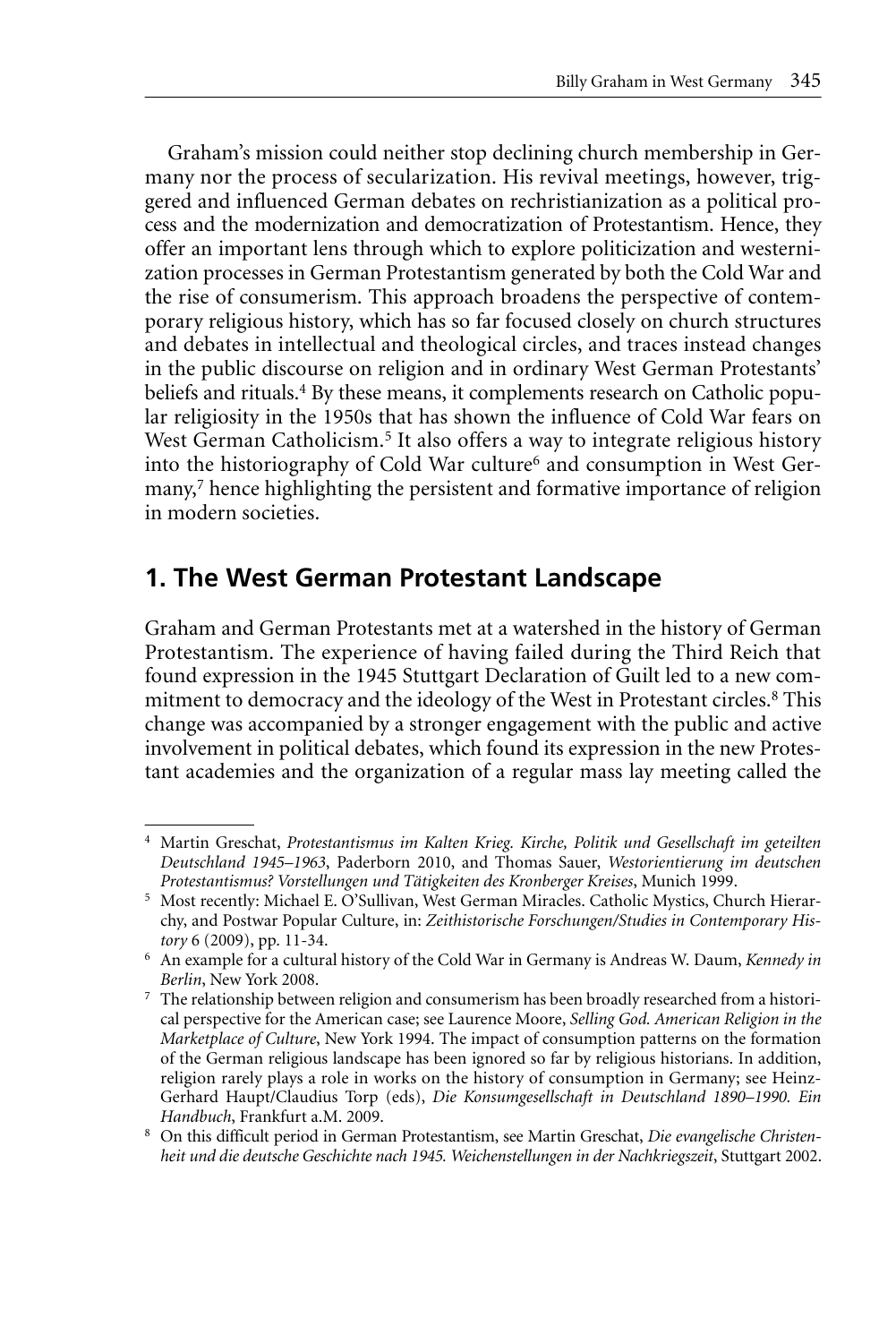German Protestant *Kirchentag*. The new Protestant outreach to laypeople and the deeply felt need to engage in a dialogue with the German public indicated the beginnings of a democratization and politicization process in German Protestantism.9

Inevitably, German Protestantism was drawn into public and intellectual debates about the rechristianization of Germany to fight and hopefully reverse secularization tendencies. Rechristianization described the rearrangement of the European value system based on the imagined framework of the Christian Occident. Religious belief was supposed to immunize the German public against the atheist, communist threat, in particular, and secular, totalitarian cravings in general. Church historian Martin Greschat has pointed out that rechristianization was not just a religious campaign, but had a deeper political meaning in spreading traditional, conservative civic values.10 That is one of the reasons why the American occupying forces had stimulated and supported the rechristianization discourses in West Germany after the war. From their perspective, rechristianization was part of their reeducation campaign that aimed at the westernization and democratization of the country.11

The campaign to lead German society back to its religious roots triggered discussion in Protestant circles about how to reach out to the public at large. At the beginning of the 1950s, this debate focused on the search for new methods to communicate faith. A Protestant pamphlet pointed out that such methods could include the use of broadcasts, movies, theaters, and journals. The publication stated that missionary work in Germany was in need of a 'new look'.12 Leading Protestant figures like the Hanoveranian State Bishop Hanns Lilje called in particular for a new relationship between the churches and media. In the long run, the call for the churches' stronger engagement with the public fundamentally transformed and modernized them.<sup>13</sup>

The outreach for new church members was not just motivated by the political atmosphere of rechristianization, however, but also by the receding reli-

<sup>9</sup> This point is emphasized in Benjamin Pearson, The Pluralization of Protestant Politics. Public Responsibility, Rearmament, and Division at the 1950s *Kirchentage*, in: *Central European History* 43 (2010), pp. 270-300. See also Dirk Palm, '*Wir sind doch Brüder!' Der evangelische Kirchentag und die deutsche Frage 1949–1961*, Göttingen 2002.

<sup>&</sup>lt;sup>10</sup> Martin Greschat, 'Rechristianisierung' und 'Säkularisierung'. Anmerkungen zu einem europäischen interkonfessionellen Interpretationsmodell, in: Jochen-Christoph Kaiser/Anselm Doering-Manteuffel (eds), *Christentum und politische Verantwortung. Kirchen im Nachkriegsdeutschland*, Stuttgart 1990, pp. 1-24.

<sup>11</sup> Axel Schildt, *Zwischen Abendland und Amerika. Studien zur westdeutschen Ideenlandschaft der 50er Jahre*, Munich 1999. On the Westernization of German political values, see Michael Hochgeschwender, *Freiheit in der Offensive? Der Kongress für kulturelle Freiheit und die Deutschen,* Munich 1998.

<sup>12</sup> Schildt, *Abendland und Amerika* (fn. 11), p. 113. Cited in Waldemar Wilken, *Predigt auf den Dächern*, Stuttgart 1953, p. 6.

<sup>13</sup> See the contributions in: Bösch/Hölscher, *Kirchen – Medien – Öffentlichkeit* (fn. 1).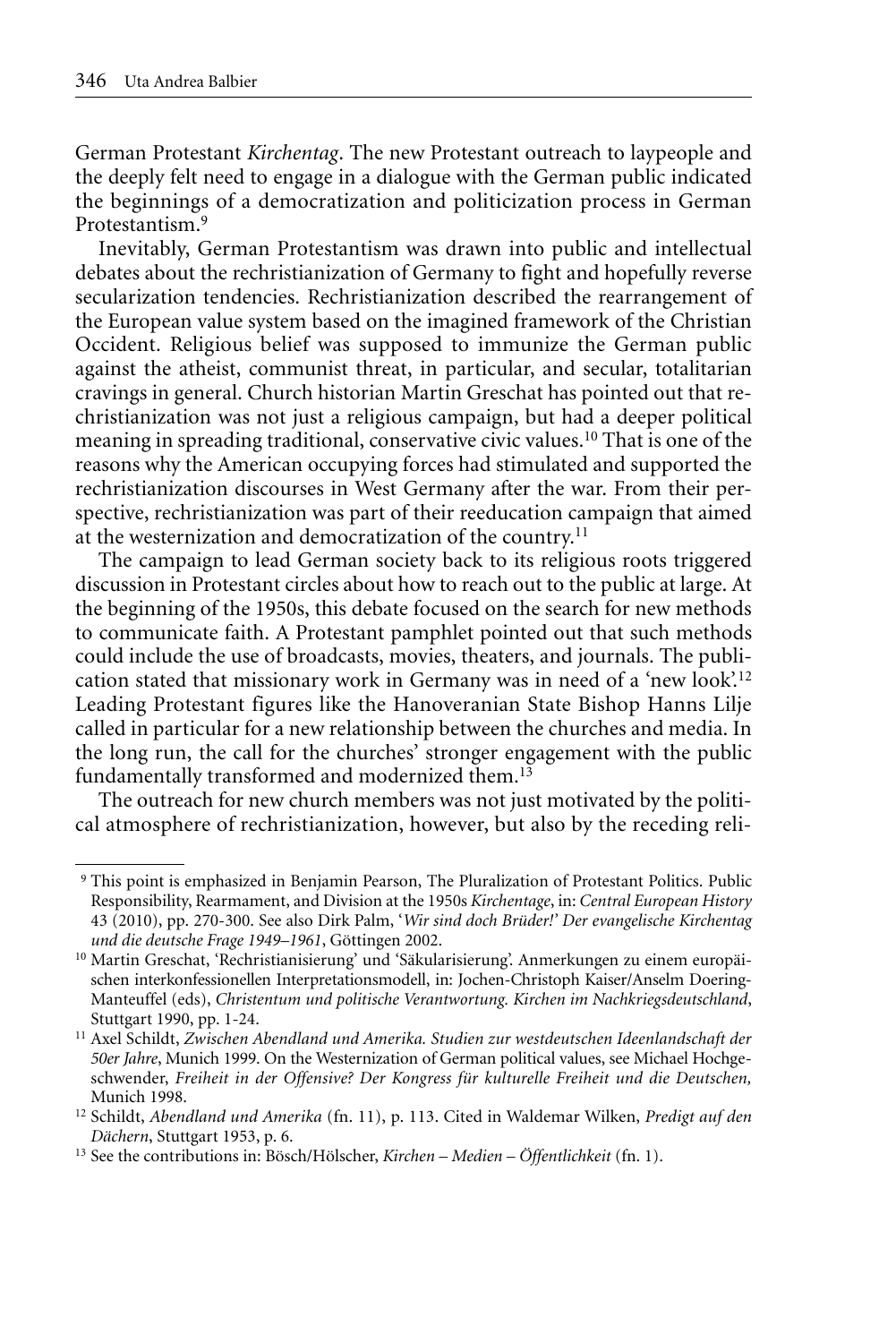gious revival that had swept over Germany after the Second World War. The numbers spoke for themselves: in 1949, 43,000 people joined the Protestant church, yet the number of Germans leaving the organized church at the same time was twice as high.<sup>14</sup> These facts indicated as much a need for religion as they showed disappointment with the traditional church structures on hand to fill this need. That is why leading German Protestants began to search not just for new ways to gain members, but also for a transformation of church life to retain them. *Volksmission*, the mission among the German people, became the catchword of these days.

This was the religious landscape that Graham entered when he first came to Germany in 1954. His campaigns there were successful, because they provided a space in which to display and experience abstract hopes for modernization in the religious realm and subtle fears of secularization. The American preacher seemed to fulfill the promise of rechristianization in Europe, and he used the modern revival techniques that German Protestantism so desperately needed. Moreover, Germans embraced the political subtext of Graham's campaigns, which mixed religious emotions and anti-communist manifestations produced by U.S. Cold War culture. Participation in the crusades helped many Germans find their place in the imagined community of the Free World. Finally, Graham's mission helped German Protestants come to terms with the Americanization of their lifestyle. Graham's obvious middle-class lifestyle and his open glorification of communications and sales techniques bridged the gap between the traditional ascetic Protestant milieu and the alluring consumer and popular culture of the 1950s.

#### **2. Challenging German Protestantism**

In 1953, the president of the German Conference of Evangelists (*Deutsche Evangelistenkonferenz*), Wilhelm Brauer, had become aware of Billy Graham's worldwide mission at a conference in Clarens, Switzerland. In cooperation with the German Evangelical Alliance, the leading German federation of evangelical Christianity, Brauer invited Graham to come to Germany.15 After first visiting American troops and holding a service at Christ Chapel in Frankfurt on 23 June, the American evangelist arranged two revival meetings for Ger-

<sup>14</sup> Greschat, *Die evangelische Christenheit* (fn. 8), p. 71.

<sup>15</sup> Fritz Laubach, *Aufbruch der Evangelikalen*, Wuppertal 1972, pp. 83-84. On the history of the German evangelical movement, see also Friedhelm Jung, *Die deutsche Evangelikale Bewegung. Grundlinien ihrer Geschichte und Theologie*, 3rd ed. Bonn 2001; Siegfried Hermle, Die Evangelikalen als Gegenbewegung, in: Siegfried Hermle/Claudia Lepp/Harry Oelke (eds), *Umbrüche. Der deutsche Protestantismus und die sozialen Bewegungen in den 1960er und 70er Jahren*, Göttingen 2007, pp. 325-352.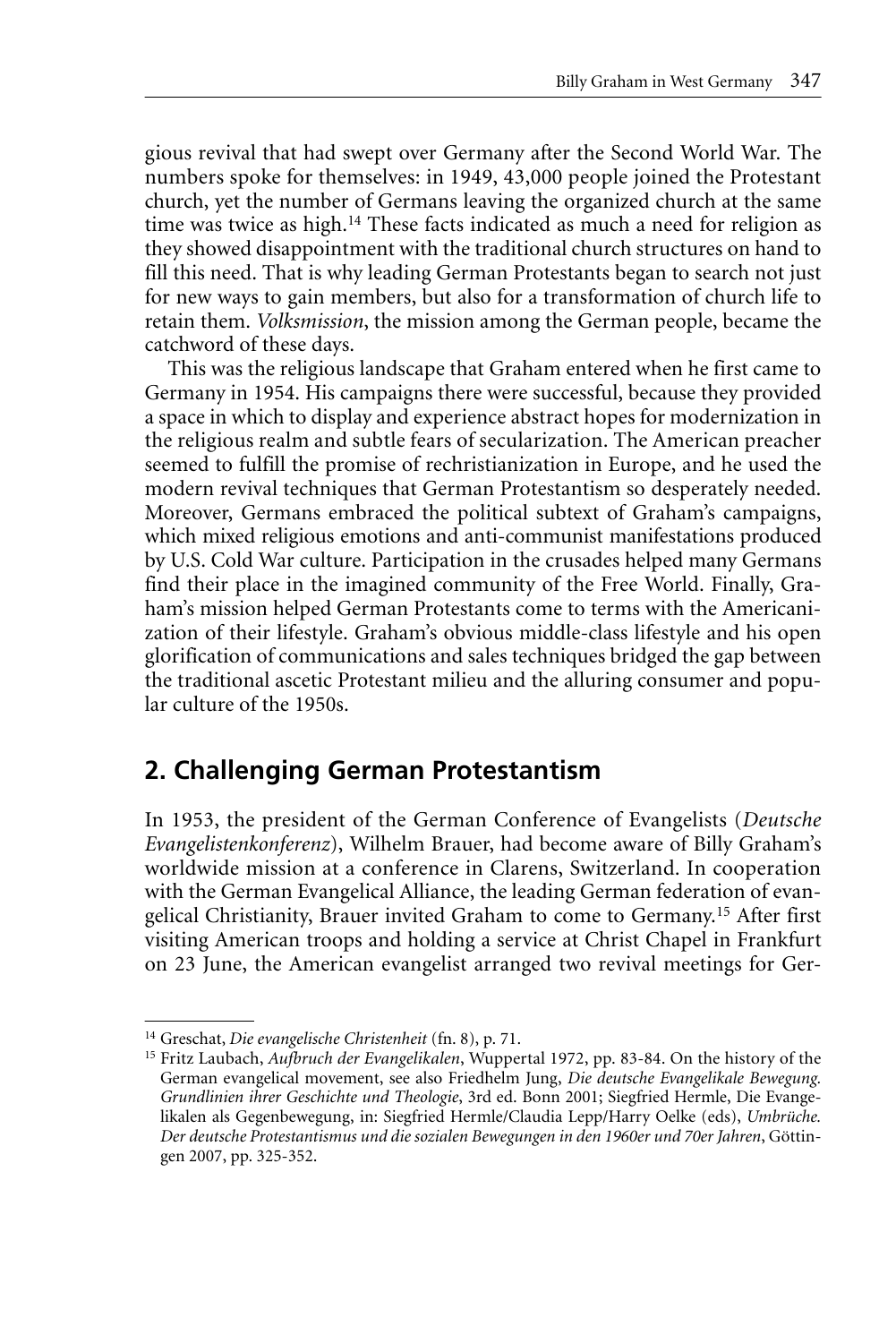man Christians, one in Düsseldorf on 25 June and another in Berlin on 27 June. Both crusades followed the same course and were no different from the revival meetings that Graham had held before in cities such as London, Amsterdam, Stockholm, and Albuquerque. A choir of 1,300 voices, all members of the West German Young Men's Christian Association, opened the event singing traditional German Protestant hymns. Afterwards, 200 young German Christians played trombones. Wilhelm Brauer officially opened the event emphasizing that the Gospel is the same in the United States, Europe, and Germany. After that, Beverley Shea, Graham's musical manager, and his wife, Ruth, performed evangelical hymns and added some American flavor to the event. Finally, Billy Graham appeared and preached for 40 minutes on the story of the rich young man in the Gospel of Mark, Chapter 10. A German theology student translated the sermon sentence for sentence, and Graham ended with a call to the audience to come forward and accept Christ as their Savior.16



Billy Graham's Audience in Düsseldorf, June 1954 (Bundesarchiv, Picture 194-0798-24, Photo: Hans Lachmann)

Graham was enthusiastically welcomed by German Christians. When he first preached at the Christ Chapel, 2,000 Germans listened to the service that was transmitted via speakers to a nearby parking lot. The organizing committee for his Düsseldorf campaign, headed by the German evangelical Paul Dei-

<sup>16</sup> 50.000 kamen, um Billy Graham sprechen zu hören, in: *Westdeutsche Rundschau*, 25 June 1954. BGCA, Magazine and Newspaper Clippings Collection CN 360, Reel 8.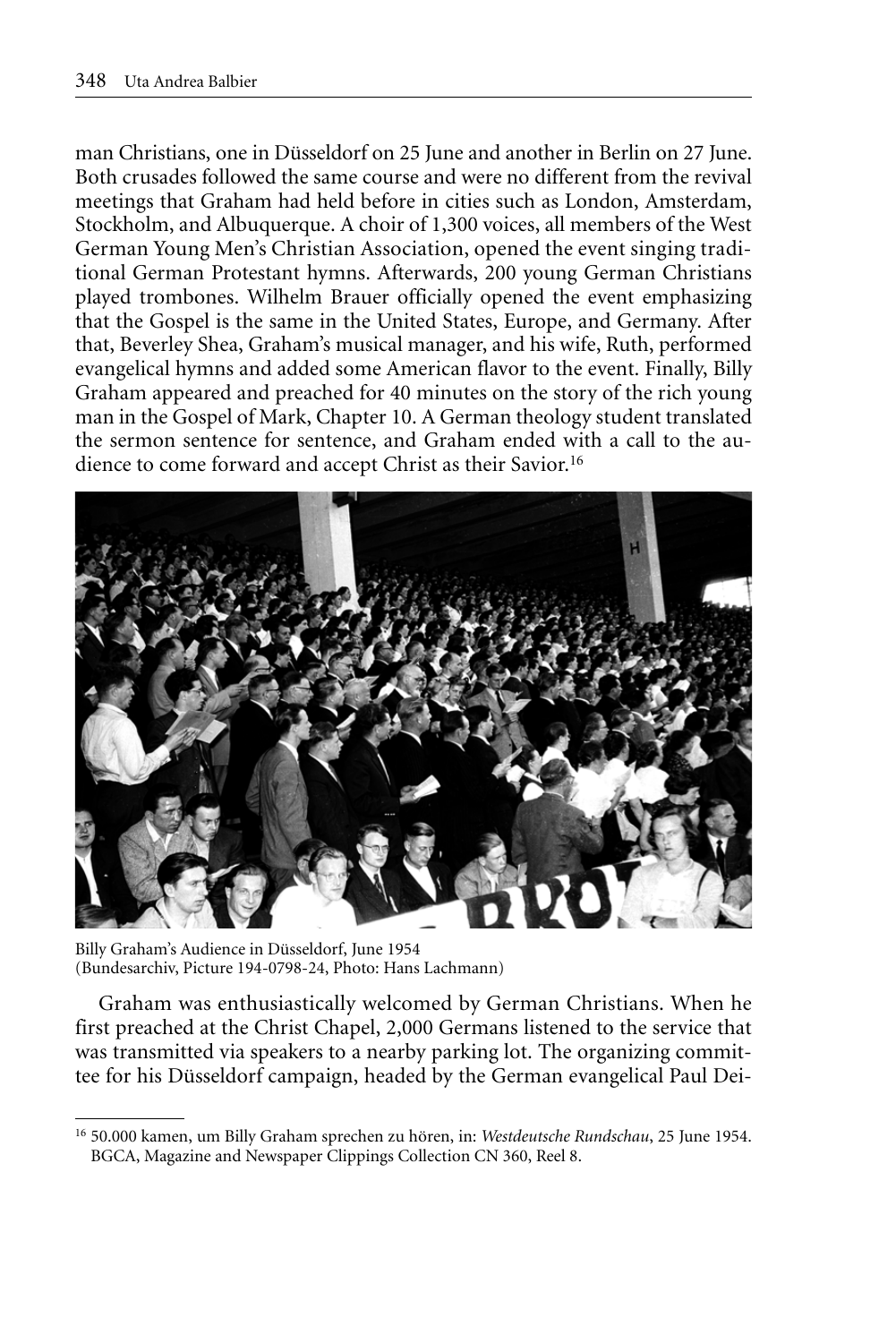tenbeck, had to change the venue from the ice rink to the significantly larger Rheinstadium, where 25,000 people attended Graham's service. In the audience, one could find students and professors from prestigious theological departments at the Universities of Münster, Bonn, and Marburg; members of evangelical schools, missionary seminars, and church colleges (*Kirchliche Hochschulen*); as well as ministers, evangelists, and laymen. Interested people travelled in busses from places as far away as Flensburg and Hannover. Two days later, another 80,000 Germans gathered at the Olympic Stadium in Berlin.

It was one of Graham's campaign rules that he preach only on invitation and with the backing of local churches and congregations. Protestant church officials demonstrated their support by attending the revival meetings and taking their seats on the stage next to the American guest. Church Superintendent Heinrich Held, the head of the Evangelical Church in the Rhineland, said the closing prayer in Düsseldorf before the audience jointly said the Lord's Prayer. When Graham returned to the area for a one-day campaign in Dortmund in 1955, Superintendent Bachmann from the Evangelical Church of Westphalia emphasized at a press conference the church's support for Graham. More importantly, the American preacher enjoyed the support of two influential figures in German Protestantism, Bishop of Berlin-Brandenburg Otto Dibelius and Bishop of Hanover Hanns Lilje. The reasons for their support provide insight into the hopes and fears with which the German Protestant churches struggled in the mid-1950s.

Dibelius shared a deep concern with Graham about secularization, a process that he understood as the final triumph of materialism, scientism, and state politics over Christian ethics. Graham's preaching at the Olympic Stadium on the failure of materialism and rationalism was music to the bishop's ears. He also shared Graham's conviction that the atomic bomb and its use was the genuine expression of the secular age that had already found its cruelest manifestation in National Socialism.17 Apart from that, Dibelius was driven by a deep commitment to mission within German society. He constantly aired his grievances about the rigid and stifled nature of Protestant church life in Berlin. Instead he dreamed of a new, dynamic community life, for which he saw the American religious landscape as a shining example. The bishop's openness to other religious forms and missionary approaches was a byproduct of his engagement in the global ecumenical movement. He made this insistently clear when he published a circular to the ministers of the Protestant churches in Berlin to encourage their support for Graham's campaign there in 1960. In the age of ecumenism, he stated, Berliners' hearts had to be open to approaches coming from other countries and churches.<sup>18</sup>

<sup>17</sup> For Dibelius' mindset, see Robert Stupperich, *Otto Dibelius. Ein evangelischer Bischof im Umbruch der Zeiten*, Göttingen 1989. On secularization and the atomic bomb, see p. 364.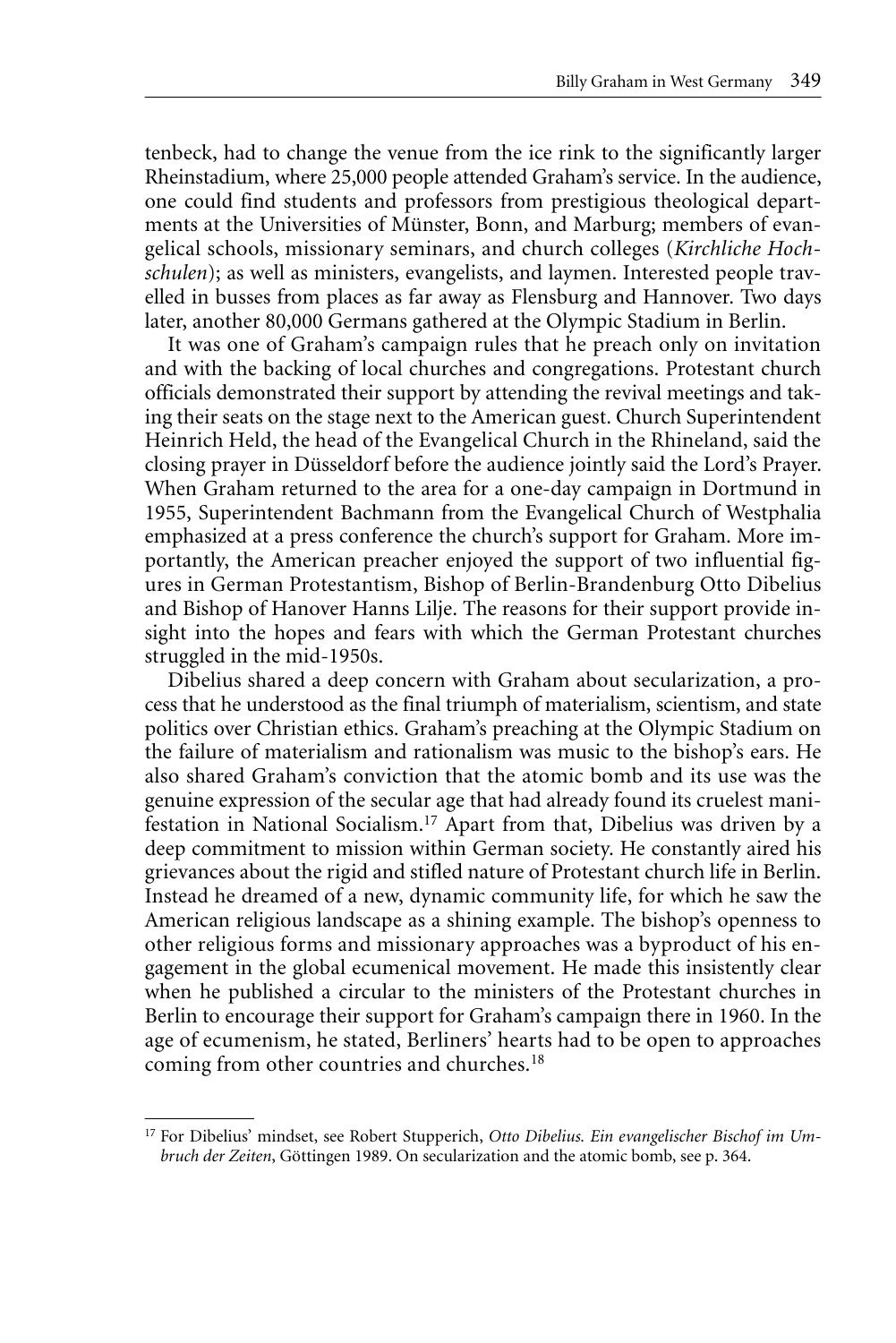Like Dibelius, Lilje also supported Graham out of a deep concern about secularization, an earnest desire for popular conversion, and an admiration for ecumenism in general and the American religious landscape in particular.19 Even though the bishop was a church modernizer when it came to the use of media and public engagement, he also had a soft spot for the German pietistic tradition. From his point of view, pietism stood for deep knowledge of the Bible, the ability of laypeople to understand and interpret the word of God, and the commitment to a personal decision for Christ. He especially admired the honesty of a pietistic Christian lifestyle and the liveliness of pietistic communities. These aspects of Christian life he found under threat by an overly modernized version of theology and faith, a concern entirely shared by Graham.<sup>20</sup>

Taking up contemporary notions of a Western European community of values, Lilje was especially committed to the ideal of the Christian Occident and the vision of a European community based on the principles of Christian traditions and Christian citizenship. This vision was influenced not only by his deep admiration for the American Christian landscape, but also by his unconditional trust in rechristianization. Therefore, the Hanoveranian bishop supported Graham in several ways. From the 1950s on, he publicly praised the campaigns. In 1960, he joined the organizing committee for Graham's German campaign and took a seat next to him on stage during the Berlin crusade that same year.<sup>21</sup>

The church's support was an important gain for Graham; however, he owed his public breakthrough to the German press. Many journalists attended the crusades and were remarkably welcoming towards the American preacher, even though his modern methods and preaching techniques seemed as foreign to them as his message and the call to conversion at the end of each service. But prevailing fears of secularization and hopes for rechristianization strongly influenced the press coverage of Graham's events.

Even the conservative *Frankfurter Allgemeine Zeitung* joined the choir of Graham's disciples. Its reporter, Heddy Neumeister, praised the quietness and sobriety of the crusade held in Frankfurt in 1955. She observed a deep longing in the modern masses to familiarize themselves with the Christian faith in ways that exceeded the traditional Sunday service. Stating that a process of spiritual decline had taken place over the last two centuries, leaving many people unable to relate to traditional religious forms, she now assigned Graham a leading part in the reawakening of spiritual life in Germany.<sup>22</sup>

<sup>18</sup> Dibelius to the ministers of Berlin, circular, 9 April 1960. Landesarchiv Berlin (LAB), B 002/1765.

<sup>19</sup> Hanns Lilje, *Memorabilia. Schwerpunkte eines Lebens*, Nürnberg 1973.

<sup>20</sup> Ibid., pp. 53 and 195.

<sup>21</sup> Täglich 20.000 Menschen bei Billy Graham, in: *Welt*, 29 September 1960, p. 8.

<sup>22</sup> Das Nüchterne, in: *Frankfurter Allgemeine Zeitung*, 24 June 1955, p. 2.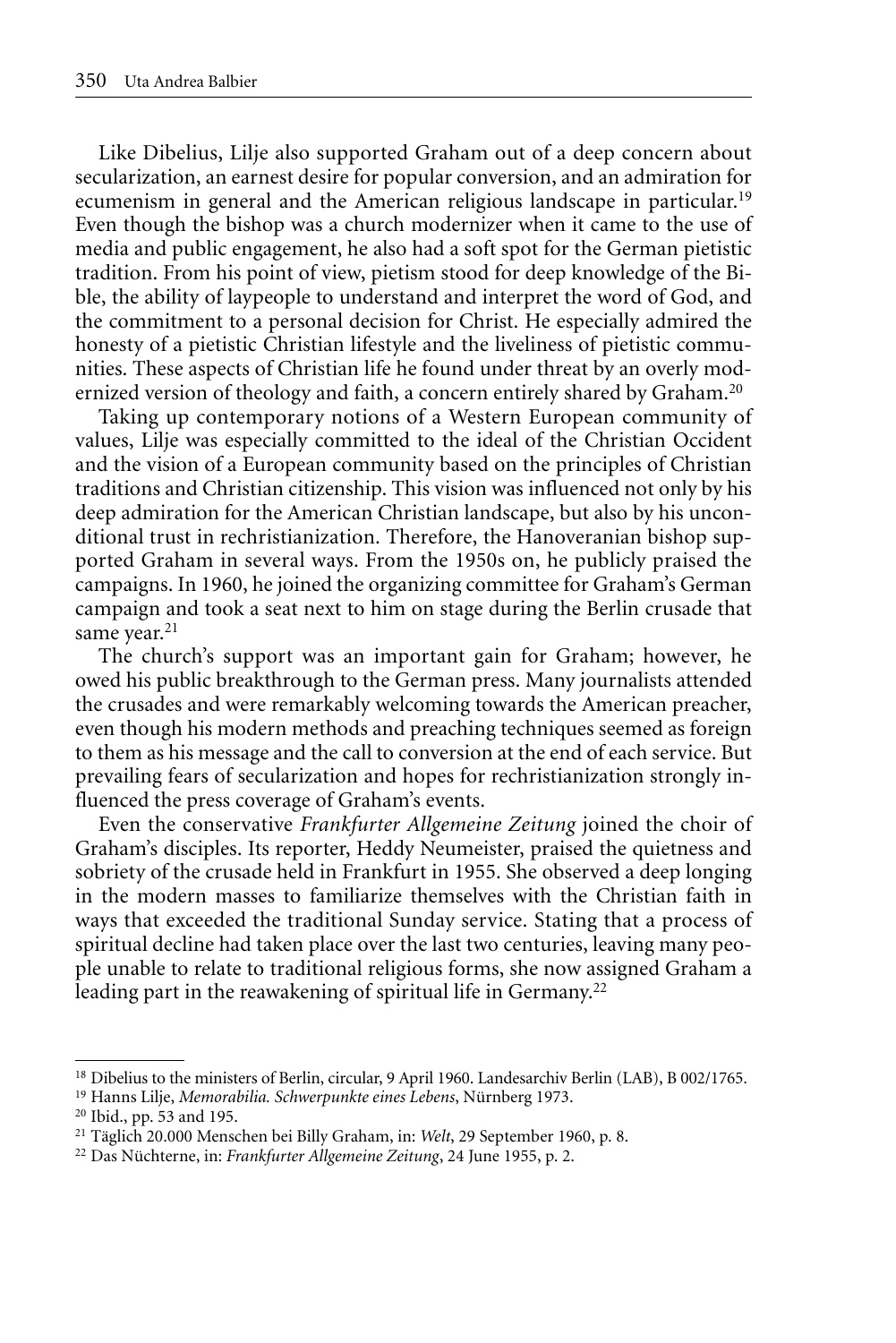Günter Matthes, who commented on the 1954 crusade in Berlin for the daily *Tagesspiegel*, also gave a mainly favorably account of the event. He was struck by Graham's preaching style, which combined commitment and sincerity with a refreshing simplicity. Here he saw a possible new way to communicate faith, as was discussed in Protestant circles at the same time. Nevertheless, he was more skeptical about Graham's ability to reach out to those who stood outside the church. He pointed out that the audience that had gathered at the stadium already came from a Christian background.23

Rolf Buttler, sent to Graham's 1955 campaign in Dortmund by the *Westdeutsche Allgemeine Zeitung*, was also taken by Graham's sincerity. In his article, he reached the conclusion that Graham's mission was not entertainment but a powerful demonstration of faithful people no different from the Protestant *Kirchentage*. 24 Indeed, the German Protestant *Kirchentag*, masterminded by Reinhold von Thadden-Trieglaff, also provided a forum for thousands of German Christians to discuss their spiritual needs and political concerns. More than 200,000 Germans had attended the *Kirchentag's* closing service at the Olympic Stadium in Berlin in July 1951.25 Buttler's comparison of the Graham campaign and the *Kirchentag* showed that the public saw both events as integral aspects of the same process of giving Protestant life in Germany a new look and increased visibility. Protestant Christians shared this opinion, and many who attended Graham's 1954 crusade in Berlin wore buttons advertising the *Kirchentag*.

The newspaper coverage of Graham's crusades was significantly influenced by a general public desire for a more dynamic, modern, and lively approach to religion, which traditional institutions apparently could not offer. Public secularization fears and modernization hopes merged in a call for rechristianization that Graham's campaigns appeared to fulfill.

In the 1950s, criticizing Graham was not the rule, but the exception. When critical voices arose, they tended to evoke the German fascist past. In 1955, the general secretary of the *Kirchentag*, Heinrich Giesen, published a critique of Graham that did not leave any room for interpretation: 'Wir haben zweimal in Massen ja gesagt, einmal in Langemarck und nach Stalingrad im Sportpalast. Ein so verwundetes Volk wie das deutsche darf nicht der Gefahr des Rausches ausgesetzt werden und muß Zeit finden, damit seine Wunden heilen können.'26 Giesen was strongly influenced by his engagement in the Confessing

<sup>23</sup> Ein Missionar unter Christen, in: *Tagesspiegel*, supplement, 29 June 1954, p. 4.

<sup>24</sup> Wir wollen keine Schau bieten, in: *Westdeutsche Allgemeine Zeitung*, 29 June 1955, p. 3.

<sup>25</sup> Palm, '*Wir sind doch Brüder!'* (fn. 9), p. 130.

<sup>&</sup>lt;sup>26</sup> 'We twice affirmed with one voice – once in Langemarck and once [after Goebbels' speech] in the Sports palace following Stalingrad. A people that has been as wounded as the Germans must not be subjected to the temptation of intoxication and must find time for its wounds to be healed.' Umstrittener Graham, in: *Frankfurter Allgemeine Zeitung*, 2 July 1955.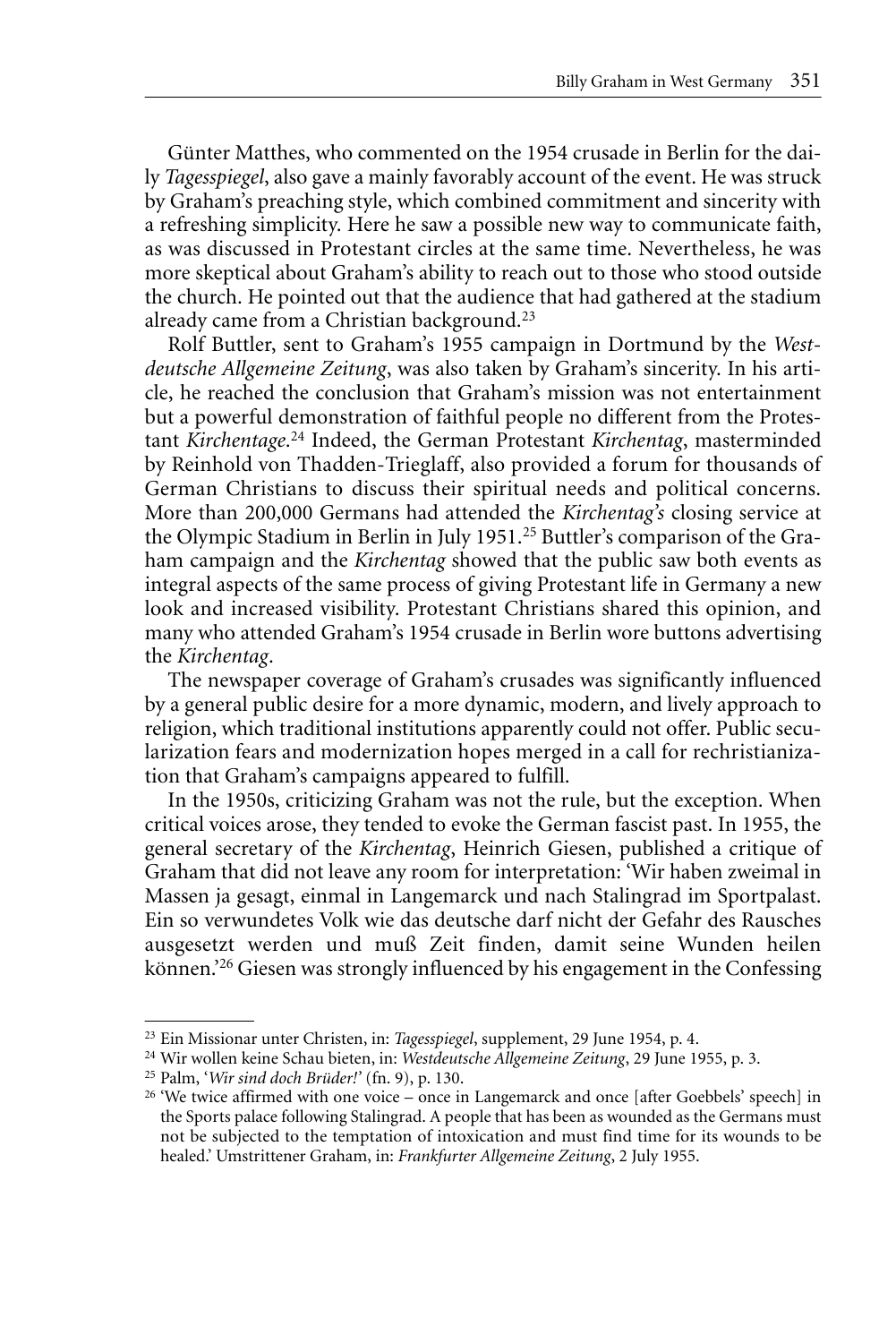Church (*Bekennende Kirche*) during the Third Reich, and Graham's mission reminded him of the worst possible relationship between the masses and their seducer.

In similar fashion in a church newspaper in 1960, the Hamburg minister Hartmut Sierig criticized the mass character of Graham's events. Noting that the young American evangelist appeared to display admiration for the German nation and its poets, philosophers, and theologians, Sierig warned that Graham's events could easily be transformed into nationalistic celebrations. To Sierig, Graham had the potential to stir up the kind of nationalism that he wished the Germans had overcome.27 When the *Frankfurter Allgemeine Zeitung* reprinted parts of Sierig's critique, it caused a storm of protest. Several people who had attended the crusades wrote to the editors defending Graham's work and praising his clear and sincere message as well as his unique methods.<sup>28</sup>

Another group of voices that were quite concerned about Graham's mission came from Protestant theologians. Considering the intellectual simplicity of Graham's fundamentalist faith, it is not surprising that he never established serious contact with the leading German Protestant theologians. Still, many of them attended his press conferences and crusades. For example, a professor of theology at the University of Bonn, Helmut Gollwitzer, attended Graham's first public meeting in Düsseldorf, even though he missed the crusade later that day. As Gollwitzer later described in a letter to Giesen, his impression of Graham was much more positive than he had initially expected. At the same time, he expressed serious doubts about Graham's evangelizing efforts really reaching those who stood outside the churches.29

Even though a strong supporter of an engaged mission himself, theologian Helmut Thielicke also initially had strong reservations about Graham. As he later recalled in his memoirs, he had thought for a long time that essential parts of Christian teaching were missing from Graham's campaigns. His criticism focused particularly on Graham's individual-centered doctrine of salvation. Nonetheless, Thielicke joined Graham on stage during a crusade in Los Angeles in 1963. Now he was impressed by Graham's sincerity and modesty, even at the moment when thousands came forward to accept Christ as their Savior. After the event, he asked Graham for his personal opinion on his crusades' messages and methods. The young preacher answered that he himself had deep concerns about the look and especially the methods of his campaigns, and that he only proceeded as usual because of the obvious need for his methods to spread the Gospel. The critical German theologian was at least impressed by the American fundamentalist's honesty.<sup>30</sup>

<sup>27</sup> Der Feldprediger aus der Neuen Welt, in: *Kirche in Hamburg*, September 1960. Evangelisches Zentralarchiv in Berlin (EZA), 71/1827.

<sup>28</sup> Briefe an die Herausgeber, in: *Frankfurter Allgemeine Zeitung*, 5 October 1960, p. 8.

<sup>29</sup> Gollwitzer to Giesen, 7 November 1955. EZA, 71/1827.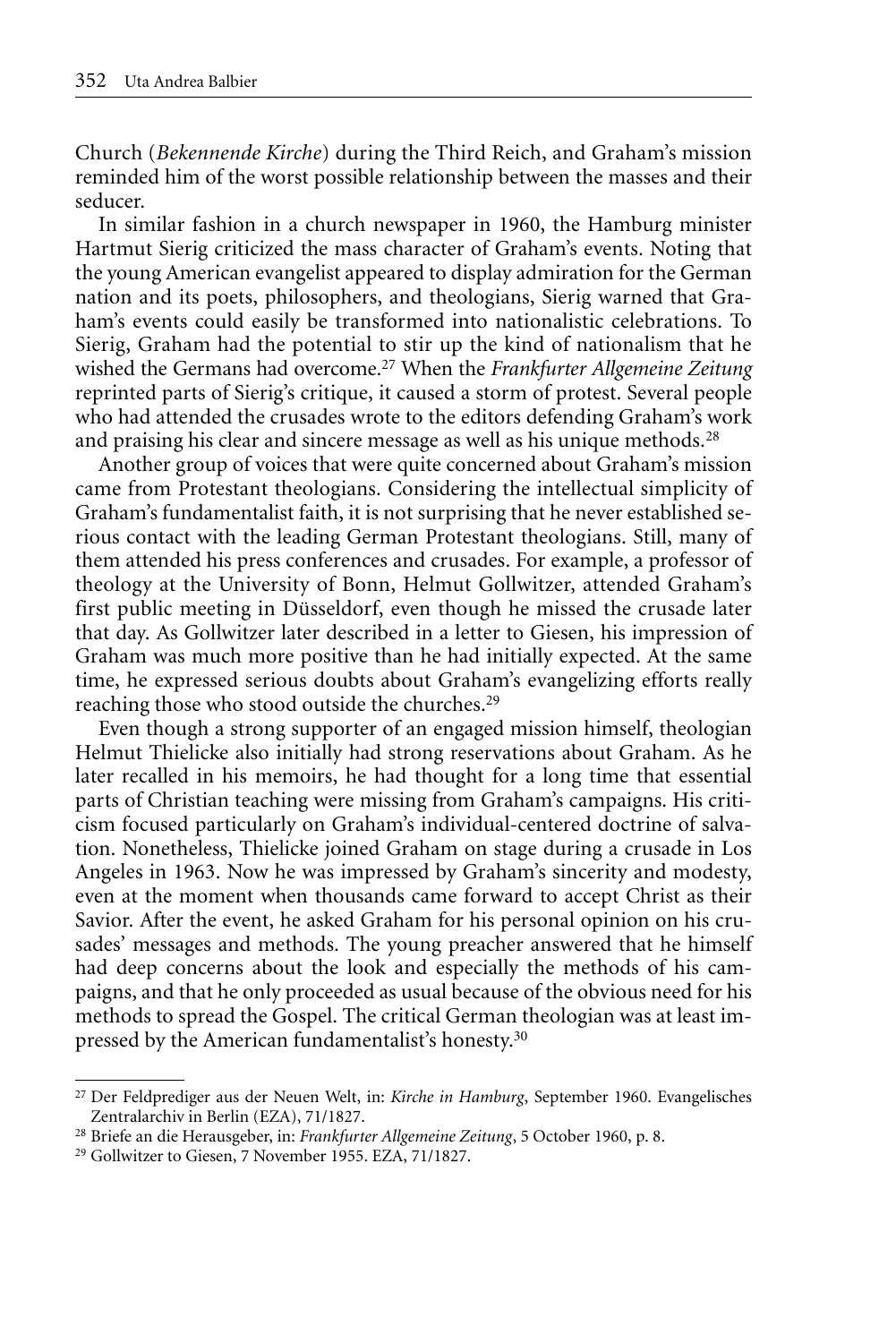Karl Barth, one of the leading Protestant theologians of the twentieth century, was also personally acquainted with Graham. He emphasized again and again that he liked him as a person, but he nevertheless expressed strong criticism concerning not just Graham's methods but above all his message. In an interview given in San Francisco in 1962, the seventy-six-year-old theologian accused the younger preacher of turning the gospel of hope into a message of fear. Barth rejected the idea that existing political or social threats would bring people back to religion. With this critique, he attacked Graham's constant missionary use of apocalyptic scenarios such as the outbreak of a nuclear war or the worldwide victory of communism. In particular, Barth rejected Graham's simplistic condemnation of communism. He also resented Graham's military preaching style, which had earned Graham the nickname 'God's machine gun'. The theologian compared Graham's evangelical style to military command and gun fighting.31 In so doing, he publicly attacked Graham's dual religious and political role in the Cold War culture of the United States and West Germany.

#### **3. Protestant Cold War Culture**

Karl Barth's implicit political critique of Billy Graham's mission was not plucked out of thin air. Graham's success in the United States following his first crusade in Los Angeles in 1949 was clearly a byproduct of the Cold War. In times when fears of communist infiltration and the outbreak of the Third World War ran high, religion brought comfort and hope into American households. Like in Germany, church membership climbed to previously unknown highs in the United States following the end of the Second World War.32 At the same time, the boundaries between religious conviction and patriotism blurred. Evangelical preachers defined atheistic communism as a godless religion and called for a rechristianization of the United States to fight the Soviet enemy on spiritual ground. Thus Graham instructed his fellow citizens, 'If you would be a true patriot, then become a Christian', and 'if you would be a loyal American, then become a loyal Christian<sup>'33</sup>

<sup>30</sup> Helmut Thielicke, *Auf Kanzel und Katheder. Aufzeichnungen aus Arbeit und Leben*, Hamburg 1965, pp. 200-201.

<sup>&</sup>lt;sup>31</sup> Barth on Graham at a press conference held in Chicago on 19 April 1962, and in a meeting with Methodist ministers on 16 May 1961. See <http://solomon.dkbl.alexanderstreet.com/cgi-bin/ asp/philo/dkbl/contextualize.pl?p.2030.barth.34223.34229>.

<sup>32</sup> On the U.S. religious landscape in the 1950s, see Andrew S. Finstuen, *Original Sin and Everyday Protestants. The Theology of Reinhold Niebuhr, Billy Graham, and Paul Tillich in An Age of Anxiety*, Chapel Hill 2009; Robert Wuthnow, *After Heaven. Spirituality in America since the 1950s*, Berkeley 1998; Joel A. Carpenter, *Revive Us Again. The Reawakening of American Fundamentalism*, Oxford 1997.

<sup>33</sup> Quote in Stephen J. Whitfield, *The Culture of the Cold War*, Baltimore 1991, p. 87.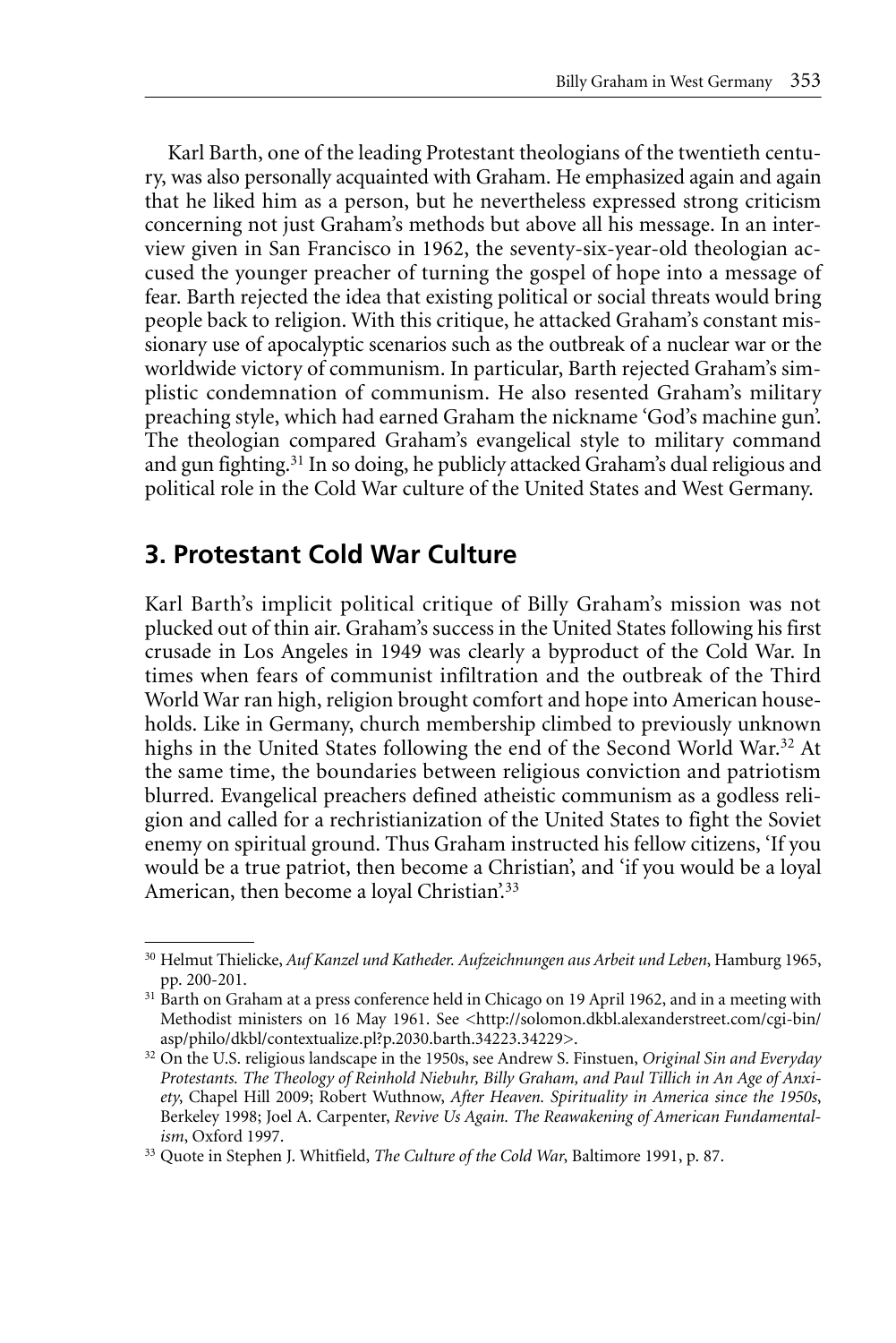The spiritual reawakening that American society experienced in the 1950s was marked by a new political engagement of churches and the transformation of religious commitment into a civic duty. Graham spearheaded this transformation process. During his crusades, he mixed his evangelical message with anti-communist statements and patriotic convictions. Again and again, he evoked the image of the chosen nation, preached to his flock the national mantra 'In God We Trust', and celebrated freedom as a spiritual and political value. He involved evangelicals in the political discourse and chose symbols and rituals that transformed his revival meetings into sites of patriotic celebration. In 1952, for example, he preached in Washington, D.C. on the steps of the Capitol, staking out a position at the political center of the United States. The decoration of Madison Square Garden in New York City, where he held a severalmonths-long crusade in 1957, spread a similar message. The Garden was shrouded in red, white, and blue. American flags hung from the ceiling.<sup>34</sup> Among traditional hymns, the hymnal included 'America the Beautiful', the country's unofficial national anthem.

Naturally, Graham did not directly translate these rituals, symbols, and rhetorical patterns to the German context. Nevertheless, Germans also perceived him as a political figure and particularly as a cold warrior. Graham's first appearance on German soil gave this impression. After a several-weeks-long crusade in London and other European cities, Graham's plane touched ground at Frankfurt Airport on 23 June 1954. American military personal welcomed the evangelist there and took him to Christ Chapel, where he preached in front of a predominantly American audience. The words that Graham spoke in Frankfurt set the tone for his first German campaign. In his sermon, he called the Germans 'brothers in arms' and called for the rearmament of the country, which he saw as the United States' ally in defending the Free World. The evangelist praised Germany's reconstruction and its road to economic success; however, he urged West Germans to return to Christian beliefs as a shield against the atheist Bolshevism on the other side of the Iron Curtain. With this message, he translated the intellectual and theological debates about the Christian West for ordinary Germans and helped them to connect to the nebulous image of the Free World. The German press gladly picked up on his rhetoric and the widely circulated *Bild-Zeitung* came up with a headline that focused on the country's rearmament as an American ally: 'Billy Graham predigt Waffenbrüderschaft!'35

When Graham continued his campaign in Germany, first in Düsseldorf and later in Berlin, it was already clear that he was not just on a religious mission in

<sup>34</sup> Curtis Mitchell, *God in the Garden. The Amazing Story of Billy Graham's First New York Crusade* [1957], Charlotte 2005.

<sup>35</sup> *Bild*, 24 June 1954. BGCA, Magazine and Newspaper Clippings Collection CN 360, Reel 8.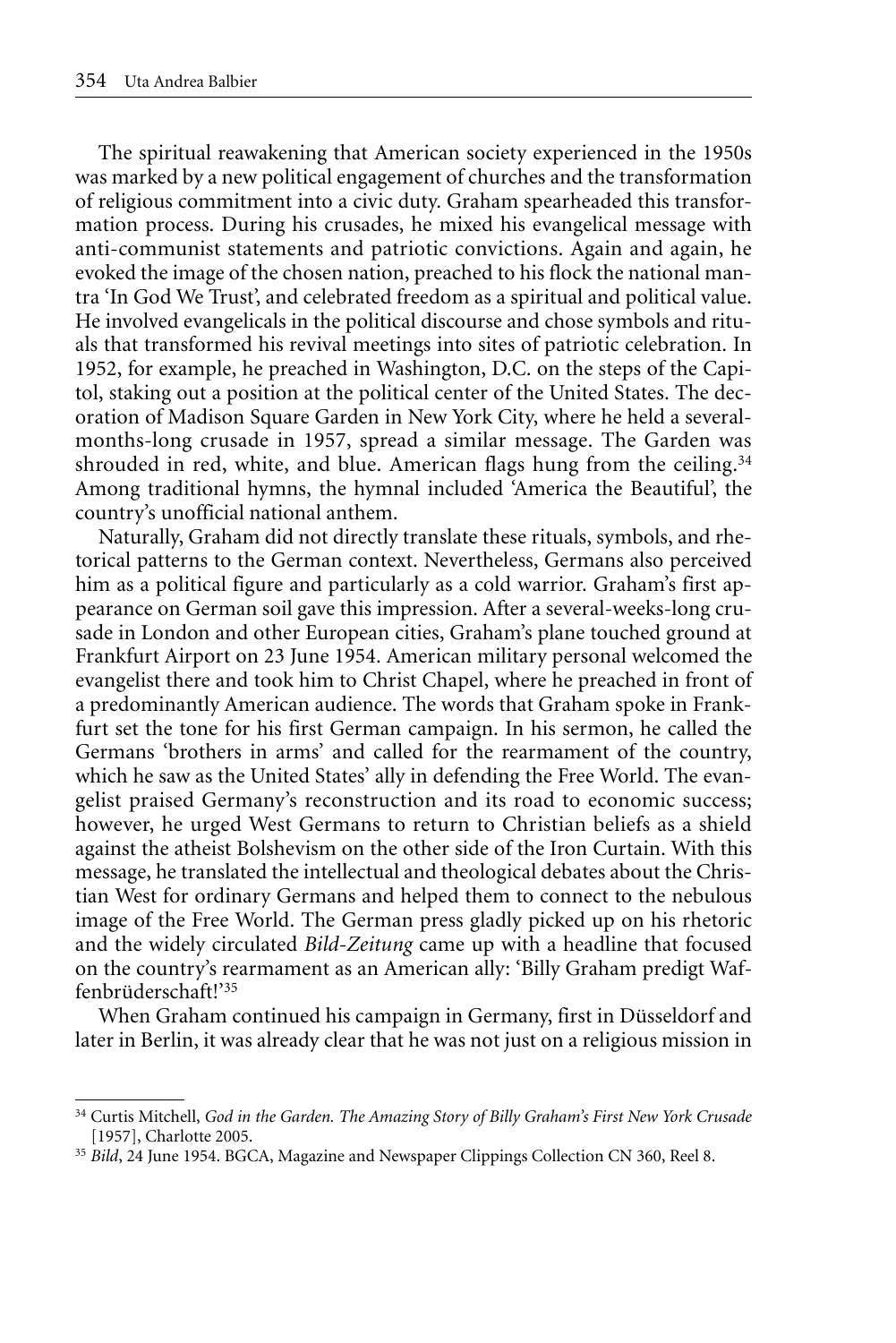Germany. Even though the organizing committees and the preacher himself constantly emphasized the religious core of his work, the German press embedded his crusades into the discourse on the Cold War. This tendency was especially evident when he preached in Berlin. On the day before his revival meeting in the Olympic Stadium, the Berlin tabloid *B.Z.* explained why Graham was coming to the city: 'Weil in Berlin das Herz der Welt schlägt, weil von hier aus – mehr als von jedem anderen Platz der Welt – der Angst die Stirn geboten wird, deshalb spricht Billy Graham in Berlin.'36 With these words, the paper placed the American preacher and his campaign in the middle of a political discourse that declared Berlin the center of the Free World. The organizing committee of the campaign joined in. Presiding church official Theodor Wenzel published an article in a special issue of the church paper *Sonntagsblatt* that started with a description of Berlin's difficult situation. He declared the city a symbol of the divided world. In expressing his hope that Graham would erect the cross in a divided world, he linked political and religious discourses.37 When Graham preached at the Olympic Stadium, he opened his sermon with these words: 'Millionen von Christen in der ganzen Welt wissen um die besondere Lage Berlins. Für Berlin wird in der Welt mehr gebetet als für jede andere Stadt, und die Berliner sind nicht vergessen.'38

Leading political and cultural figures took their seats on the dignitary grandstand. The mayor of Berlin, Walther Schreiber, sat next to the president of the Berlin police, Johannes Stumm, and a federal minister, Robert Tillmanns, who was also the chairman of the Protestant study group in the Christian Democratic Party. Bishop Dibelius represented the official Protestant church and said the closing prayer before 80,000 joined to sing the final hymn, 'Ein' feste Burg ist unser Gott'.<sup>39</sup> With this Lutheran battle cry, they all closed ranks with the prophet who had come to Berlin to rechristianize Germany in defense of the Free World.

Graham's next Berlin crusade, in 1960, was transformed even further into a political event. Many different people played their part. The organizing committee of Graham's campaign, represented by Paul Schmidt and Max Kludas,

<sup>&</sup>lt;sup>36</sup> 'Because the heart of the world beats in Berlin, because it is here – more than anywhere else in the world – that people stand up against world angst, that is why Billy Graham preaches in Berlin.' Ein Mann gegen die große Weltangst, in: *B.Z.*, 26 June 1954. BGCA, Magazine and Newspaper Clippings Collection CN 360, Reel 8.

<sup>&</sup>lt;sup>37</sup> Berliner Sonntagsblatt Die Kirche, special edition, 27 June 1954, p. 2. Copy held at Oncken Archive.

<sup>38</sup> 'Millions of Christians around the world know the special situation of Berlin. Berlin is the most prayed for city on earth and the Berliners are not forgotten.' Pressestelle der evangelischen Kirchenleitung Berlin-Brandenburg, 28 June 1954, cited from the newspaper *Der Tag*. Evangelisches Landeskirchliches Archiv in Berlin (ELAB), 190. For the role of Berlin in Cold War discourse see Daum, *Kennedy in Berlin* (fn. 6). As a short audiovisual impression of Graham's sermon at the Olympic Stadium see <http://www.youtube.com/watch?v=u1\_RVR2ED70>.

<sup>39</sup> Ein Missionar unter Christen (fn. 23).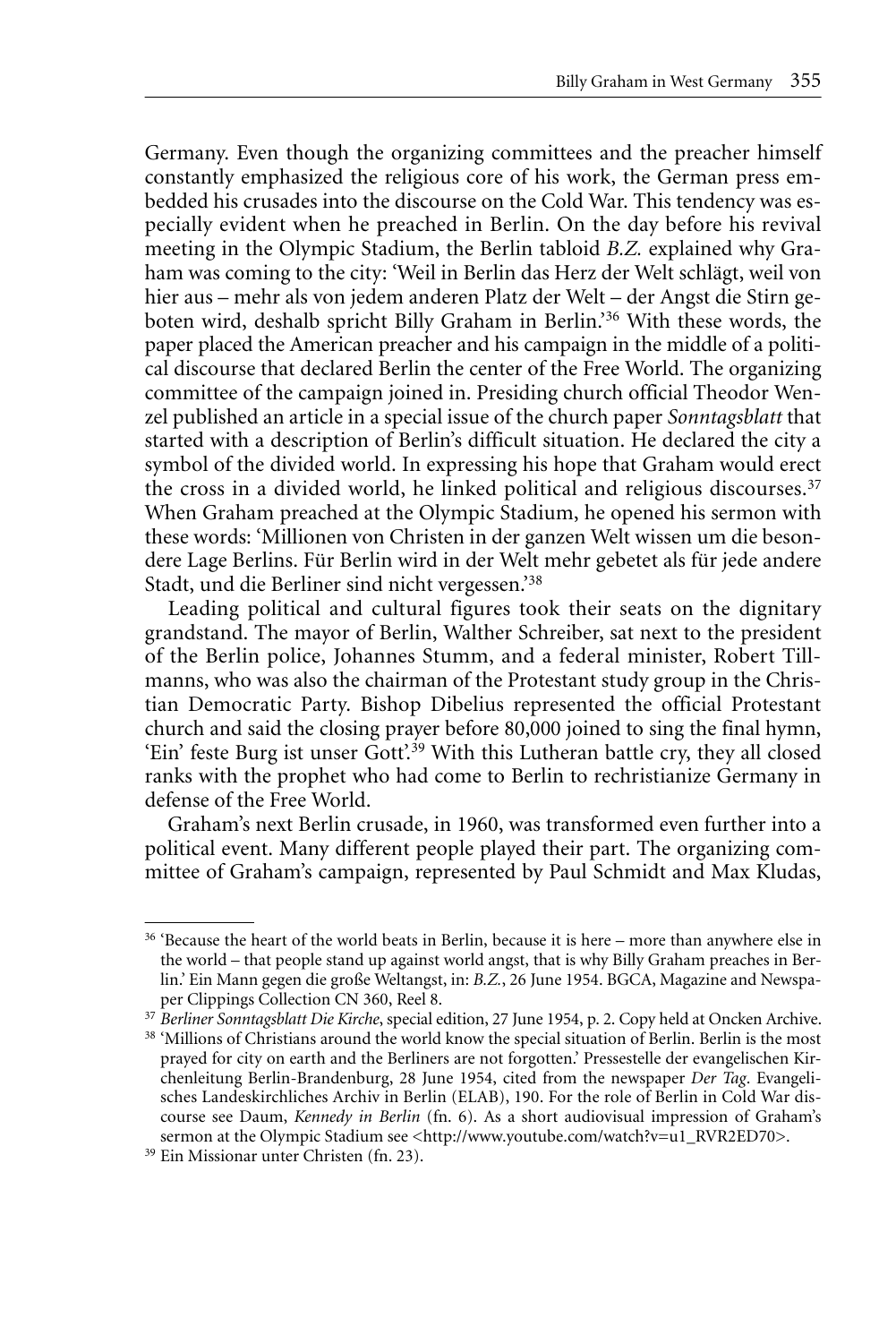approached the mayor of Berlin asking for financial support. They pointed out that the special situation of the divided city made additional fundraising necessary. To accommodate visitors from the eastern part of the city, the organizing committee had decided to construct a tent on the *Platz der Republik* with 20,000 seats. Since the visitors of the East could not contribute to the increased financial burden, the organizing committee asked the Bureau for the Affairs of Greater Berlin to step in.<sup>40</sup> This bureau indeed sponsored the campaign with 10,000 DM; even the Federal Ministry for inner-German Affairs contributed another 20,000 DM.41 These amounts highlight the political importance that was assigned to Graham's campaign in Berlin.

The organizing committee emphasized that only the special local circumstances in the divided city had made the construction of the tent necessary. The tent was supposed to be in easy reach for the thousands of visitors who had to cross the sector border into the western part of the city. Apart from that, the tent was undeniably a strong political symbol with its location right behind the Brandenburg Gate. That became evident when the East Berlin propaganda offensive against the tent set in. In an internal memorandum, the East German secretary for church affairs lamented that the tent was an attempt to infiltrate the East German population with 'politischem Klerikalismus'.42 The mayor of East Berlin Waldemar Schmidt officially requested that West Berlin mayor Willy Brandt tear it down. The speaker of the Berlin Senate rejected this interference in the internal affairs of West Berlin and shot back that Billy Graham could preach in Berlin as often and as long as he wished.43

Obviously, Graham's campaign in Berlin enjoyed the public support of several political institutions. The West German press fueled the explosive political atmosphere by reprinting several propaganda articles from the East German press. This attempt to expose and ridicule the communists' fear of the American preacher increased Graham's credentials as a cold warrior. The fact that American TV channels covered parts of the crusade for their audiences back home emphasized as well that Graham's second Berlin crusade was special. It was Graham's visit to the most important outpost of the Free World.

Still, it was not just the German press that bridged the religious and political realms. Even voices from the evangelical organizing committee joined the political sirens surrounding Graham. Peter Schneider, Graham's interpreter and general secretary of the organizing committee, sent out a press release after the Berlin crusade in which he called the East German propaganda against Gra-

<sup>40</sup> Paul Schmidt to Mayor of Berlin, 1 July 1960. LAB, B 002/1765.

<sup>41</sup> Note for Major Amrehn, Großstadt-Evangelisation mit Billy Graham/Zuwendungsantrag der Deutschen Evangelischen Allianz, 9 August 1960. LAB, B 002/1765.

<sup>42</sup> Staatssekretär für Kirchenfragen an den Magistrat von Groß-Berlin, betr.: NATO-Veranstaltung mit Billy Graham vom 26.9. bis 2.10.1960 in Westberlin. Stadtarchiv Berlin, C Rep. 104-678.

<sup>43</sup> SED beschwert sich über Graham, in: *Frankfurter Rundschau*, 29 September 1960, p. 2.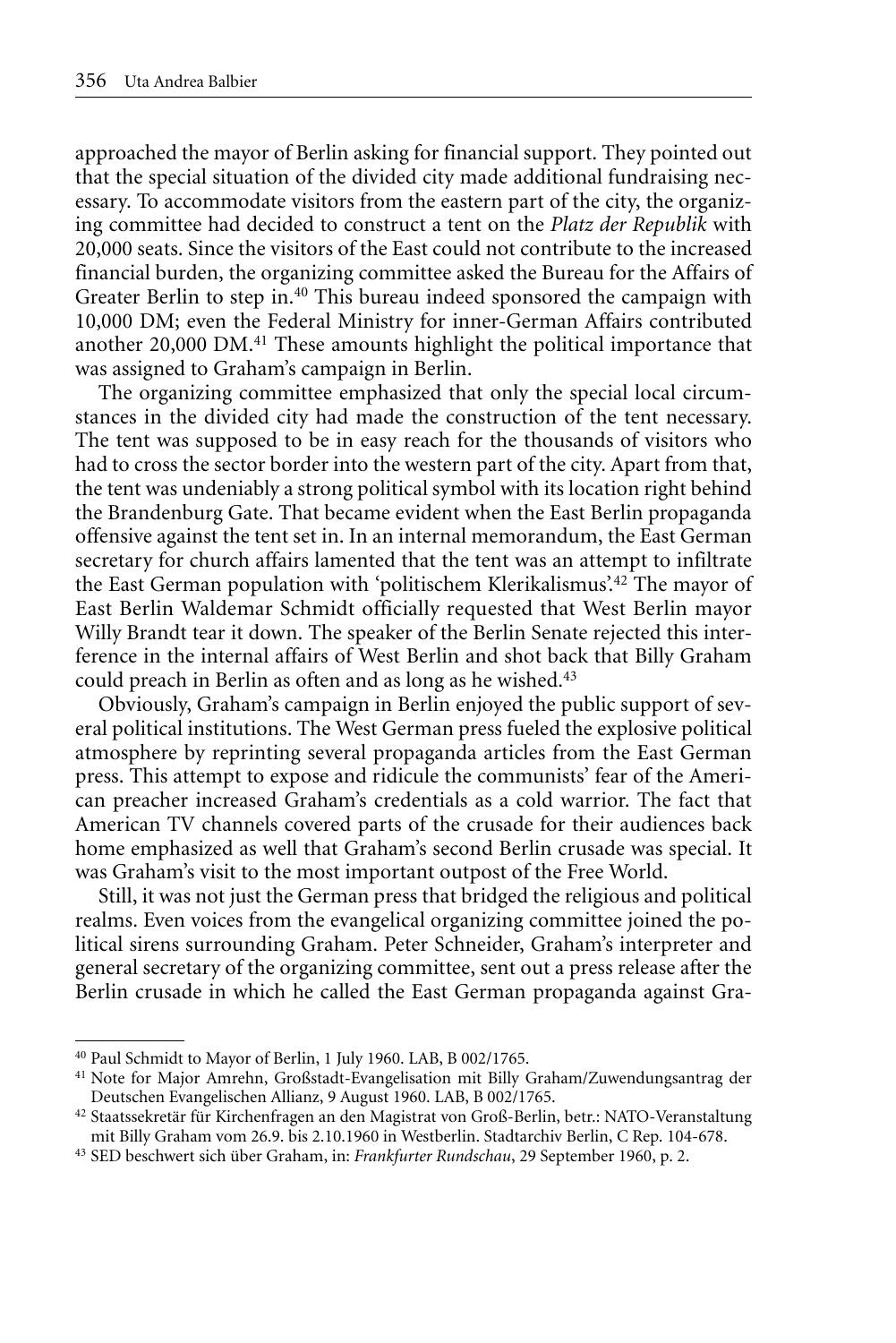ham an expression of the atheistic emptiness of the East. In addition, he implored the political leaders of the Western world to take the Christian faith seriously when addressing the prevailing problems of the world.<sup>44</sup> Now the evangelical organizers had closed ranks with the advocates and intellectual pioneers of the rechristianization debate.

The fact that the German audiences had perceived Graham not just as a religious, but also as a political figure, backfired when he returned to Berlin in 1966. By then, the Vietnam War was challenging the transnational consensus of the Free World. Former crusades had not left any doubt about which side Graham had picked in the worldwide struggle between communism and capitalism. His anti-communism was well known, and his support for the American military had been obvious since he had preached to the troops in Korea on Christmas Day in 1951. In 1966, he would repeat this gesture with a visit to Vietnam.45

German Protestants and the German public in general had a significantly more critical attitude towards the American military action in Southeast Asia. Therefore, as early as 1965, when General Superintendent Hans-Martin Helbich invited all members of the Protestant church in West Berlin and members of the German free churches to an initial informational meeting about Graham's next campaign in Germany, he outlined his awareness that Graham's political activities had stirred concerns in German churches.46 The German press had also changed its attitude towards the American preacher. When Graham finally arrived in Berlin in 1966 and repeated his conviction that Berlin was the most important strategic point of the world, the German press reacted less enthusiastically than it had a decade earlier.

Graham's political rhetoric and aura of military precision, which had comforted Germans in the 1950s, now stirred protest. The one who had been welcomed in Germany as another American savior was now perceived as a threat. The left-leaning *Frankfurter Rundschau* described Graham's 1966 campaign in Berlin in military terms. One article, headlined 'Graham "befeuert" Berlin' pointed out that his campaign was organized with military accuracy. The author declared Graham's problematic stance on the Vietnam War to be the reason behind the limited turnout at his recent campaign in London.<sup>47</sup>

Graham's Berlin campaign in 1966 marked the end of a particular interaction between American evangelism and German Protestantism at a time when discrepancies in theology and methods of evangelism had been obscured by an overshadowing political consensus. Graham came not just as a religious mis-

<sup>44</sup> Peter Schneider, Presseinformation, October 1960, p. 3. ELAB, 190.

<sup>45</sup> For Graham's position on the Vietnam War see Martin, *Prophet* (fn. 1), pp. 343-348.

<sup>46</sup> General superintendent of Berlin to all ministers, curates, vicars in West Berlin and all officials of the free churches and the communities in the regional church, 29 December 1965. ELAB, 190.

<sup>47</sup> Billy Graham 'befeuert' Berlin, in: *Frankfurter Rundschau*, 19 October 1966.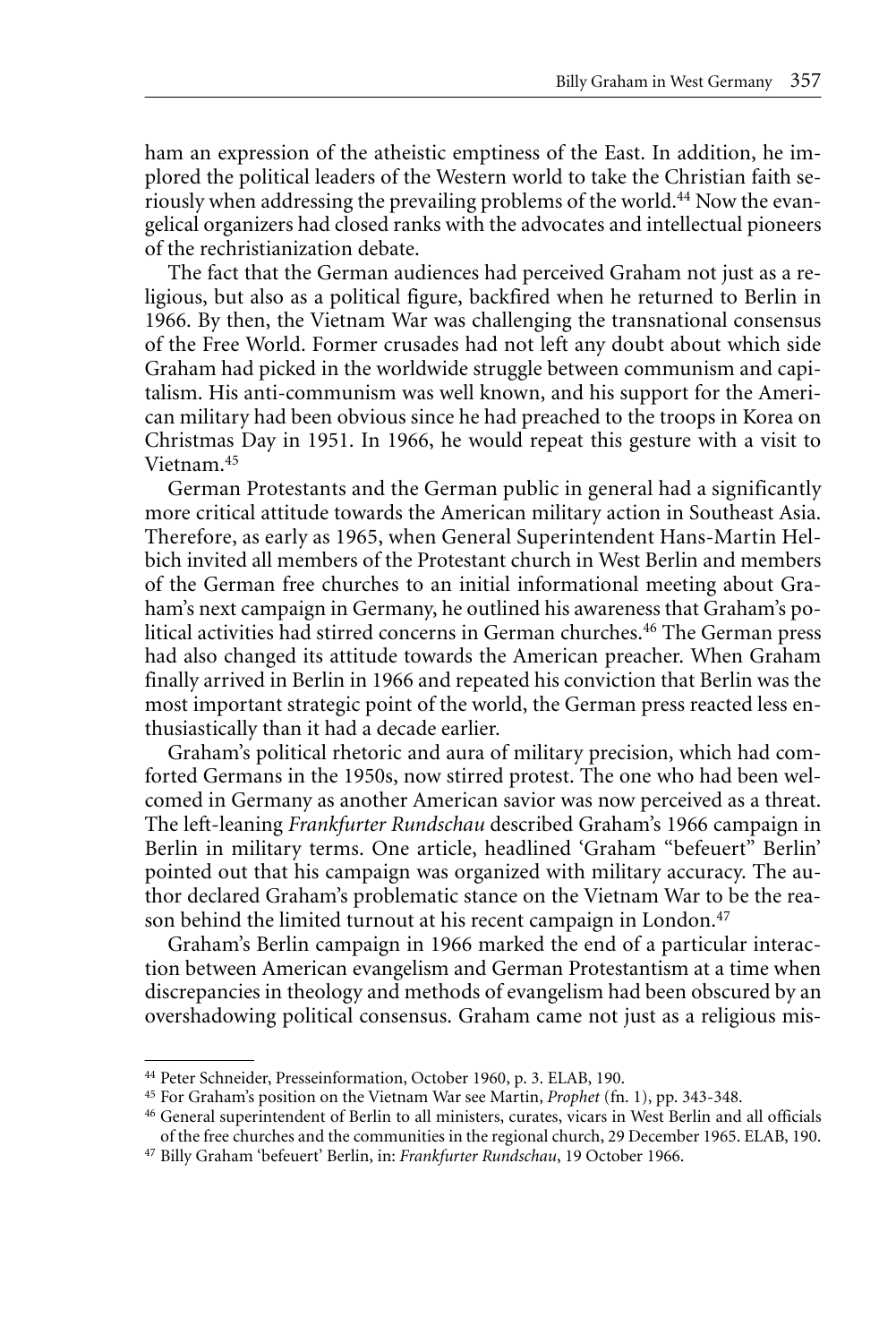sionary to Germany, but as an ambassador of the Free World. His crusades were as much orchestrations of the imagined community of the West as they were revival meetings. While church officials, theologians, and politicians discussed the importance and meaning of Christian faith in the Free World, it was during Graham's campaigns that ordinary Germans came to know and experience the political meaning of Christian faith in the Cold War order. Their religious and political needs were fulfilled at the same time.



A characteristic portrait of Billy Graham, April 1966 (Library of Congress, LC-DIG-ppmsc-03261, Photo: Warren K. Leffler)

## **4. Engaging with Protestant Consumers**

The westernization of German Protestants was not limited to their political attitudes and values, including the development of a stern commitment to the Free World.<sup>48</sup> It was also reflected in their embrace of the consumerism that bound them to the United States just as much as it set them apart from the socialist countermodel practiced in the GDR. The culture of consumption, however, significantly altered how people expressed their beliefs and searched for spiritual fulfillment. With an increasing number of consumer goods, with advertising and marketing on the rise, personal choice also became more impor-

<sup>48</sup> Sauer, *Westorientierung* (fn. 4).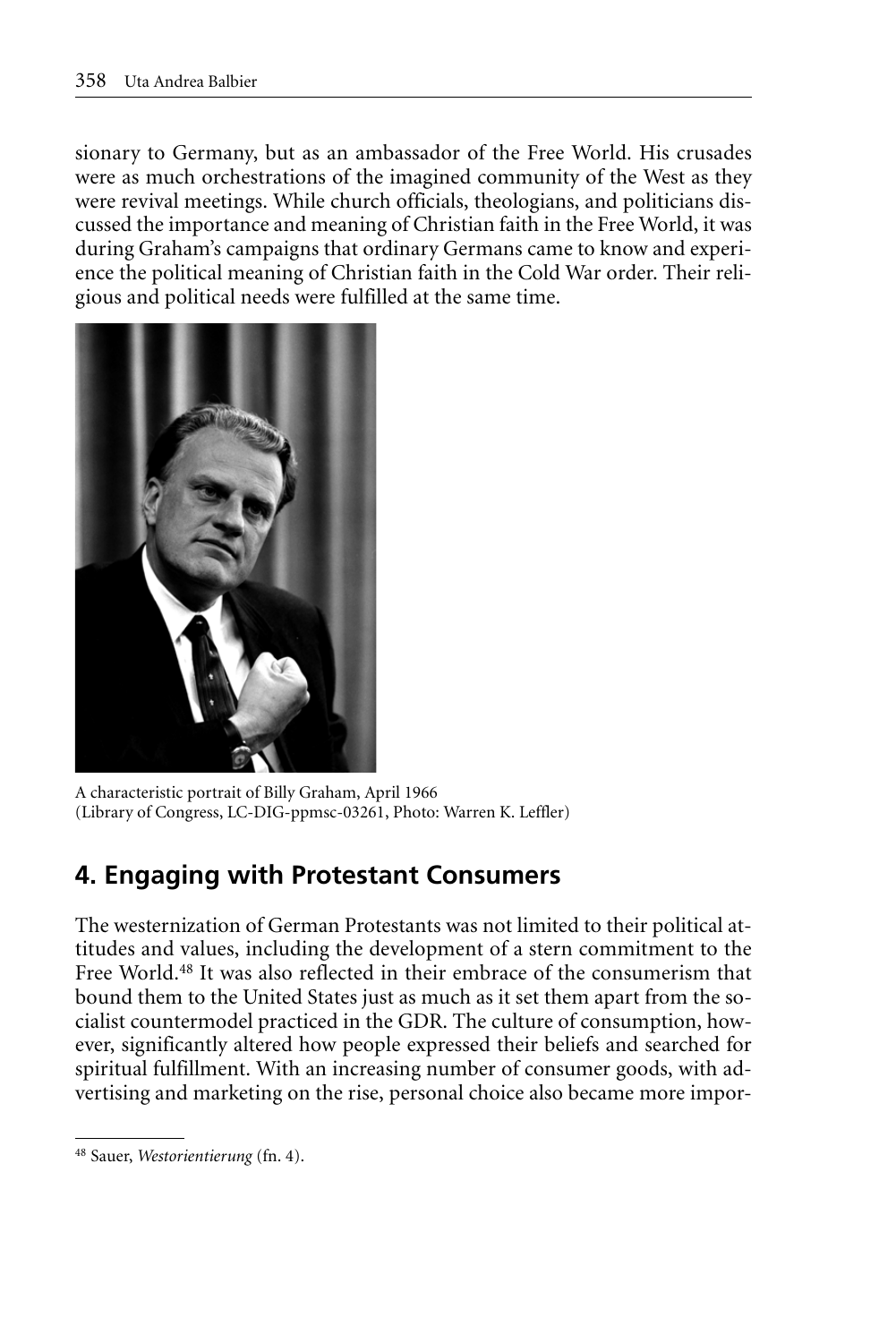tant in the religious field. At the same time, religious rituals and beliefs became consumable; they were stripped of hard-to-follow traditions and dogmatic burdens and turned into a spiritual commodity that was easy to purchase.<sup>49</sup> The reconciliation of consumerism and religious life is a significant example of how religion adapted to its changing societal surroundings in the 1950s. It is one of the consequences of the process that sociologist Helmut Schelsky described as the adaptation of faith to modernity's form of consciousness.<sup>50</sup>

In times of increasing economic prosperity in Germany, and with the breakthrough of consumerism on the horizon, Billy Graham's crusades provided the first opportunity for popular interaction with a new form of Protestantism that used modern marketing and media techniques and had exactly the 'new look' that German Protestantism desperately sought. The reactions towards his campaigns therefore indicated whether or not German Christians were indeed ready for a modernized version of Protestantism.

Graham challenged German Protestants from the beginning by openly using modern sales techniques. In a world of increasing consumer choices, Graham knew how to promote and sell his product. His biographer, William Martin, has given several examples of the expressions and gestures that Graham – a former Fuller brushes' salesman – used to sell his religion.<sup>51</sup> Indeed, Graham's language transformed religious belief into a commodity. The preacher himself famously stated in a *Time* magazine interview in 1954, 'I am selling [...] the greatest product in the world; why shouldn't it be promoted as well as soap?'52 When Graham gave his first press conference in Düsseldorf on the day of his crusade there, he used the same image. Therefore, from the beginning, the German press described Graham's religious mission in terms of production, marketing, and sales. Graham was dubbed 'Kreuzritter im flotten Zweireiher', 'Werbefachmann Gottes', and 'Fließband-Evangelist'.53

Many articles pointed out that Graham's mission revolved around the production and categorization of believers, a process that went even further in

<sup>49</sup> Vincent J. Miller, *Consuming Religion. Christian Faith and Practice in a Consumer Culture*, New York 2004. The adaptability of his concept in the European context is discussed in: Consuming Religion in Europe? Christian Faith Challenged by Consumer Culture, ed. by Lieven Boeve, Special Issue of *Bulletin ET* [= European Society for Catholic Theology] 17 (2006).

<sup>50</sup> Helmut Schelsky, Ist die Dauerreflexion institutionalisierbar? Zum Thema einer modernen Religionssoziologie, in: *Zeitschrift für evangelische Ethik* 1 (1957), pp. 153-174. Such an adaptation process is marvelously described in: Benjamin Ziemann, *Katholische Kirche und Sozialwissenschaften 1945–1975*, Göttingen 2007.

<sup>51</sup> Martin, *Prophet* (fn. 1).

<sup>52</sup> *Time* magazine, 25 October 1954, p. 8.

<sup>53</sup> Kreuzritter im flotten Zweireiher, in: *Ruhr-Nachrichten*, 24 June 1954; Ein Werbefachmann Gottes, in: *Westdeutsche Zeitung*, 25 June 1954; 40.000 Menschen hören Billy Graham im Stadion, in: *Frankfurter Allgemeine Zeitung*, 22 June 1955. BGCA, Magazine and Newspaper Clippings Collection CN 360, Reel 8.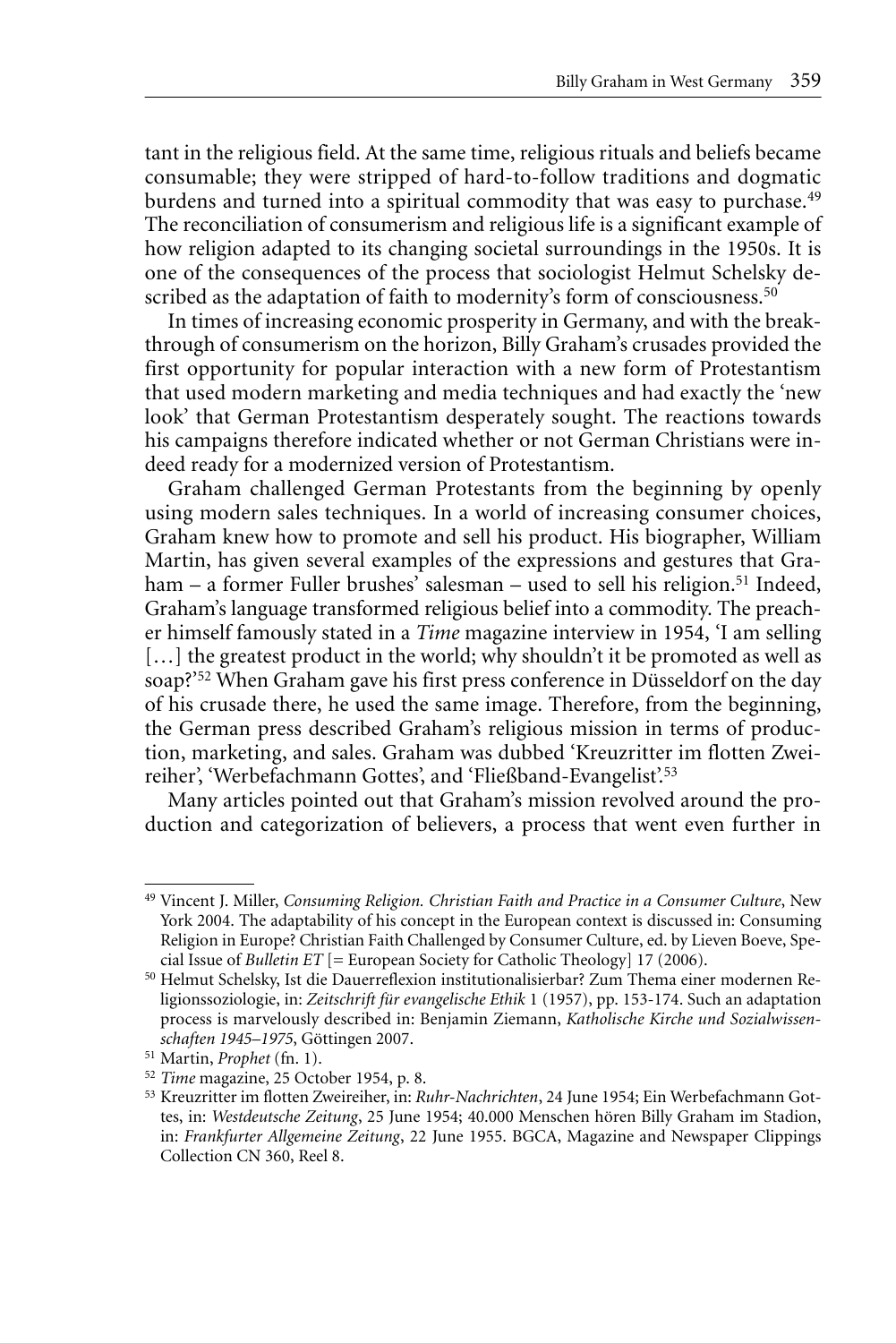westernizing German faith. The press approved of Graham's methods, its coverage replete with positive images of mobility and technical progress. A reporter from the *Frankfurter Allgemeine Zeitung* described Graham as the modern evangelist who made use of spotlights and microphones and travelled by plane between cities, countries, and continents.54 The German press described his lifestyle, including his passion for golf, and printed pictures of his fashionable wife, Ruth. The preacher was portrayed as the 'modern apostle', good looking, tall, slender, and well-dressed. Fashion, style, and religion blended together in the German press coverage of the crusades. This trend was even supported by church officials. When a journalist asked Hanns Lilje about Graham's stylish appearance, the bishop countered with a question, asking why those who preached the Gospel should not wear decent clothes?<sup>55</sup>

Graham embodied the idea that religiosity and a generous 1950s consumer lifestyle were compatible. At a time when German Christians' kitchen appliances were changing as quickly as their travel culture, Graham reconciled their faith with the new world of consumption. His commitment to consumerism, however, reflected strongly on his message and the core of his Christian beliefs. Even though he superficially condemned the failings of materialistic culture time and again, he never sincerely called for social change, as many of his critics have pointed out.<sup>56</sup> More than that, with his open commitment to the socalled American way of life, he legitimized the existing capitalist order and Cold War divide. West Germans' embrace of American consumerism undeniably formed a part of their identification with the West. In this sense, consumption had important political and cultural connotations. Graham's commitment to consumption reinforced the political dimension of his campaign.<sup>57</sup>

The consumerist aspects of Graham's modern mission were not just criticized in conservative church circles, but also by left-wing intellectuals. Their criticism blended anti-American stereotypes, a Frankfurt School-inspired social critique, and a quite conservative view on the look and feel of Christian faith and mission. The journalist Barbara Klie, for example, published a sharp critique on Graham in the *Süddeutsche Zeitung* after she attended Graham's campaign meeting in Stuttgart in 1955. Klie described Graham's preaching style and particularly his language in terms of sales and accounting. In addition, she complained that Graham's language transformed a holy object into a commodity, forcing religion into the straitjacket of modern man's everyday

<sup>54</sup> Mit Bibel, Mikrophon und Cowboyhut, in: *Frankfurter Allgemeine Zeitung*, 2 April 1954, p. 2.

<sup>55</sup> Zwölf Ernten im Jahr, in: *Spiegel*, 23 June 1954, pp. 21-26 (p. 26).

<sup>56</sup> That is the dominant verdict in Michael Long (ed.), *The Legacy of Billy Graham. Critical Reflections on America's Greatest Evangelist*, Westminster 2008.

<sup>&</sup>lt;sup>57</sup> This argument derives from the methodological framework developed, for example, by Erica Carter, *How German is She? Postwar West German Reconstruction and the Consuming Woman*, Ann Arbor 1997.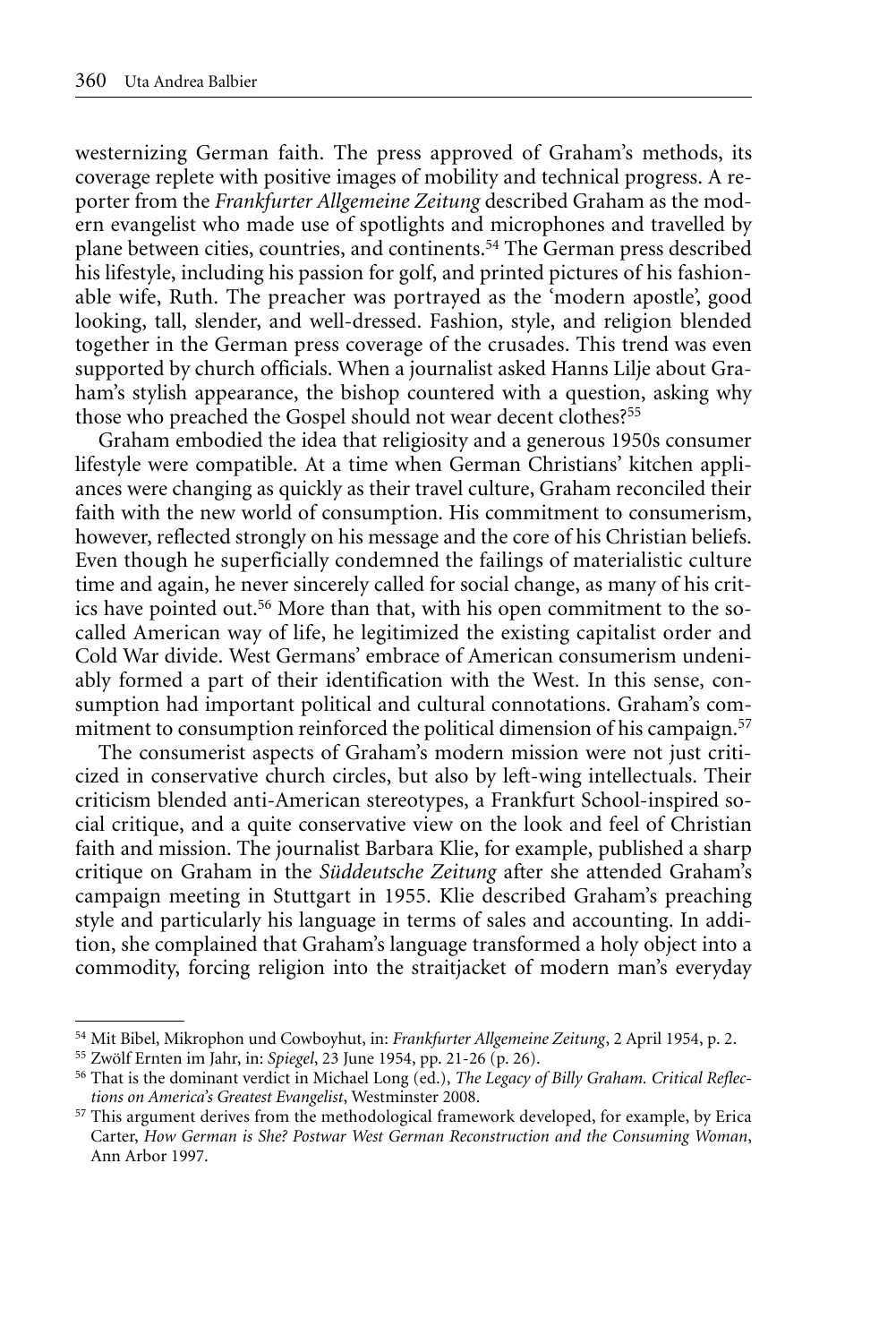business concerns. For Klie, the evangelist was a broker and promoter. She complained that his preaching transformed the relationship between God and the human being into a mere business relationship: 'Die Gnadenverheißung wird als einfacher Geschäftsakt erklärt: "Gott sagt: Ich habe meinen Sohn hergegeben, gib du deine Sünden her. Dann werde ich dir vergeben."'58 The journalist stated that the simplicity of Graham's language depleted the message. Indeed, she averred that Graham's methods ultimately had detached themselves from their original missionary purpose, developing their own meanings instead. She asked whether the individual participants really came to the events to create a religious community or if they were just in search of general social bonding.



*Spiegel*, 23 June 1954: 'Religion for Mass Consumption'

The weekly news magazine *Der Spiegel* placed Graham on its cover in 1954 with the headline 'Religion für den Massenkonsum'. The accompanying article took Graham's sales metaphor to its logical extreme. It compared the moment when the preacher called on his audience members to leave their seats to come forward and accept Christ as their Savior with the culmination of a sales event. The same article compared accepting Christ to purchasing a kitchen knife and

<sup>58</sup> 'The doctrine of grace is turned into a business transaction: "God says: I gave my son for you, now give up your sins and you'll be forgiven."' Der Prediger auf dem Fußballplatz, in: *Süddeutsche Zeitung*, 4 June 1955, p. 35.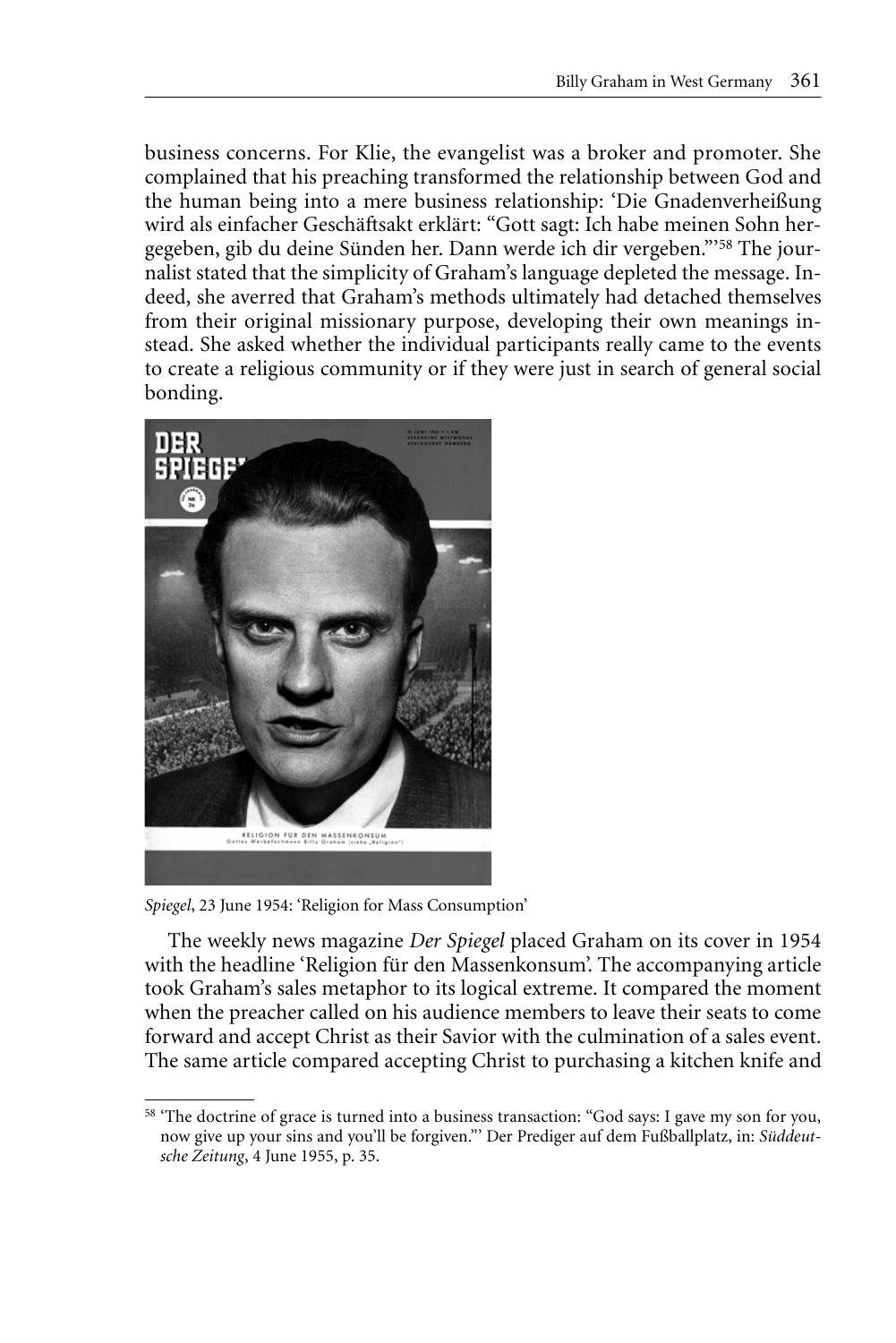signing the sales agreement for a washing machine.<sup>59</sup> Without a doubt, the *Spiegel's* sharp words had a blasphemous subtext, and the heat of the argument revealed a strong current of anti-Americanism as well as a general critique of consumerism. Yet between the lines, the secular journal defended its own vision of pure, traditional faith against American influence. In so doing, the magazine had joined forces with the most conservative voices in German Protestantism, who indeed saw Graham's mission as the final abandonment of genuine religious values.

While these critiques undoubtedly had some justification, they only told part of the story. Many people who went to the crusades experienced them as religious services, in some cases even as personally transformative moments. For German Christians, the crusades were the training ground for a Protestantism that combined traditional and modern rituals as well as religious values and consumerism. Some of the crusade participants grabbed their pens afterwards and wrote to newspapers, church papers, and their ministers to defend Graham's work. These letters characterized the crusades as rites of passage. Their authors often began by expressing an initial uneasiness with the secular staging of the campaign. They displayed bewilderment at the commercial aspects of the event, which resembled the sale of Coca Cola and sausages. Unfamiliar faces in the audience, including giggling girls in miniskirts, also seemed out of place. Nonetheless, many of these letters closed with the observation that 'the Holy Ghost was in attendance'.<sup>60</sup> This trend showed that Graham was able to bridge the secular and sacred for many. He might have arrived as a cold warrior and salesman, but he was still an effective preacher.

#### **5. Conclusion**

Billy Graham's German crusades offer insight into the multilayered interplay of religion and politics in West Germany in the 1950s and 1960s. Moreover, they highlight the transnational dimension of the transformation of religion in the second half of the twentieth century. Fearing secularization, Protestantism in both Europe and the United States adapted to modernization processes as it confronted the challenges of Cold War culture, consumerism, and the rise of television. Therefore, Graham did not provoke a cultural clash in Germany, but was welcomed as a knight in shining armor in a shared battle against secularization. His campaigns were expressions of a common Western religious culture that bridged the Atlantic in the field of religion in the second half of the twentieth century.

<sup>59</sup> Zwölf Ernten im Jahr (fn. 55), p. 23.

<sup>60</sup> Some of these letters can be found in: EZA, 71/1827. Quote from Maria Redemaker to Heinrich Giesen, 22 August 1955.